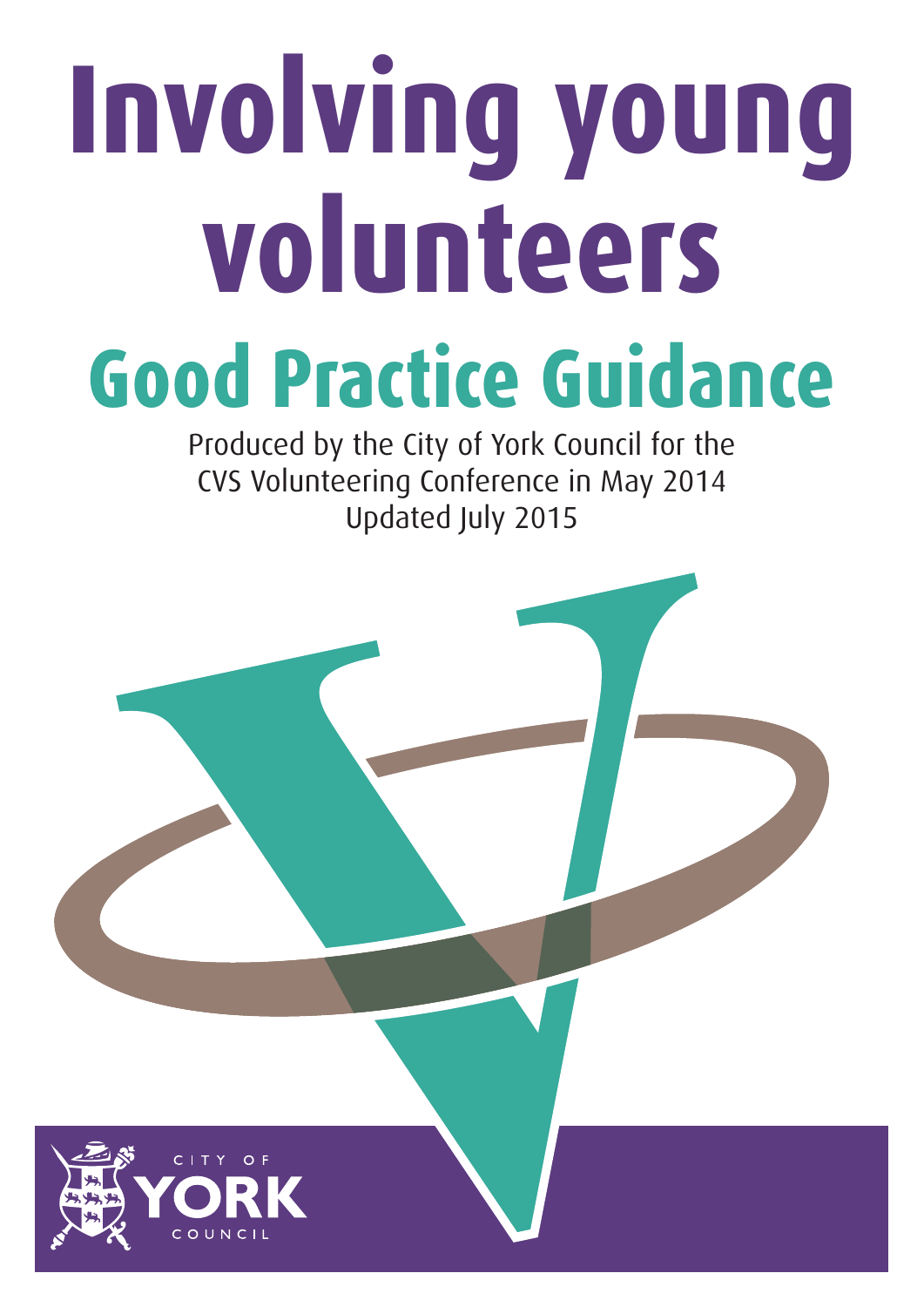## **Contents**

| Considering whether volunteering opportunities |
|------------------------------------------------|
|                                                |
|                                                |
|                                                |
|                                                |
|                                                |
|                                                |
|                                                |

### Appendices

| Team Fact Sheet- Having A Young Volunteer In Your Team  21-22 |  |
|---------------------------------------------------------------|--|

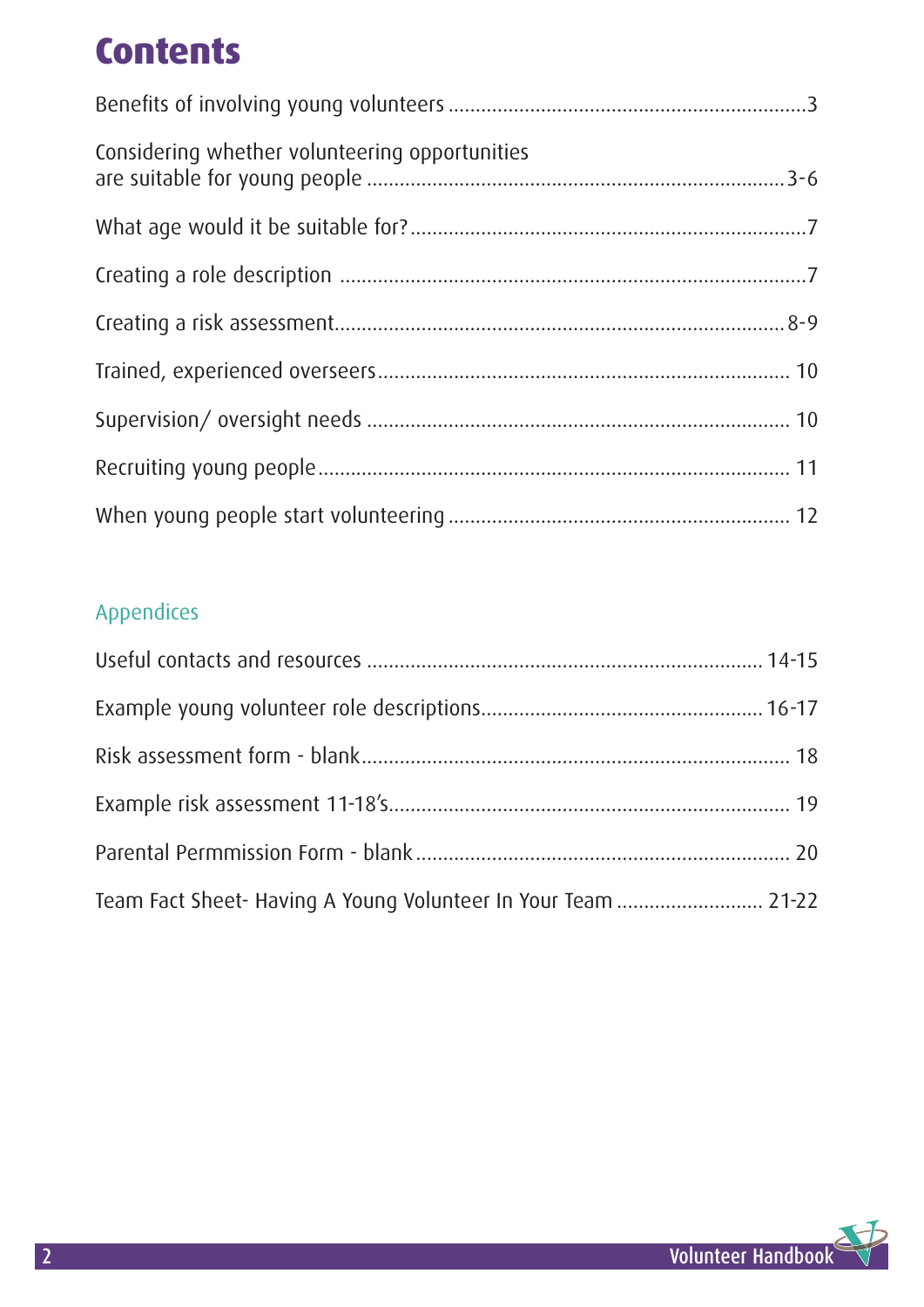## **Benefits of involving young volunteers To the young volunteer**

- It gives children and young people experience, which can be useful in developing skills, confidence and interests.
- It provides them with experience which can be useful in applying for jobs or courses.
- It gives them opportunities to feel they are contributing to the society, and that they have things to offer other people.

### **To your organisation**

- It provides an opportunity to engage with children, families and young people and communicate your aims to them.
- It can provide you with time, skills and resources to support your work.
- Children and young people can have ideas about making changes so that the service you offer better meets their needs and interests.

### **To wider society**

- You create a culture of volunteering, where it is something that children and young people have always engaged in.
- You create opportunities for children and young people to make connections with wider society, developing intergenerational communication and respect.

## **Considering whether volunteering opportunities are suitable for young people**

In consultation children and young people have said they are interested in volunteering, however at present there are very limited opportunities for them to get involved. We recognise that not all volunteering opportunities are suitable for young people, as they require a level of skill or experience that children and young people have not yet developed. However we feel that with consideration, there are many roles or tasks that children and young people would be able to contribute to, if they are appropriately trained, supported and supervised.

This pack is designed to help you explore whether you can create young volunteer roles, if you can, what tasks these should contain and what processes and structures you need to put in place to ensure that the volunteering opportunity is beneficial to the child/young person, the organisation and the wider community. York CVS provides volunteer manager training which gives general information about good practice in managing volunteers.

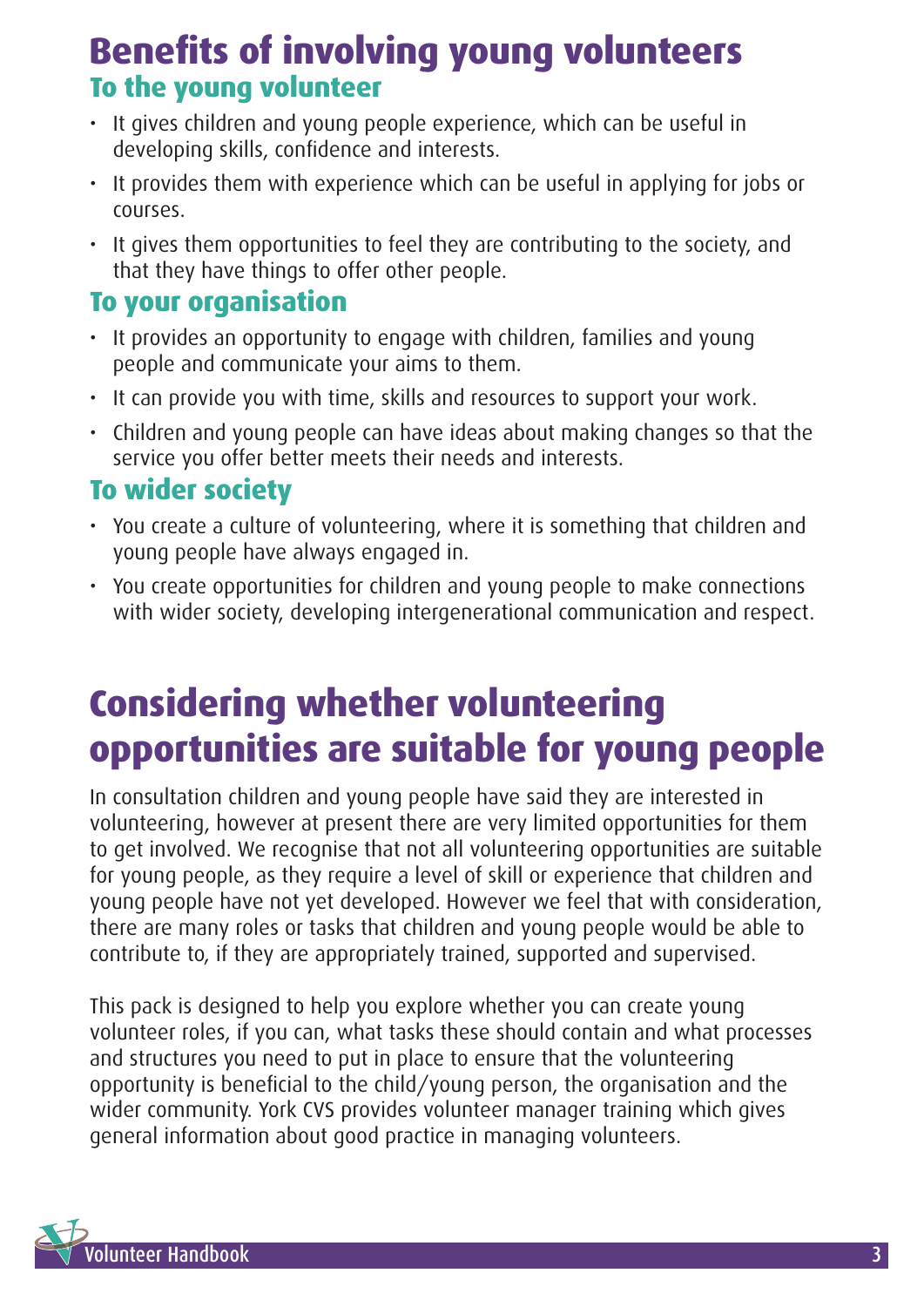### **Insurance**

• You will need to provide young volunteers with employers' liability insurance (covering your liability for injury or disease suffered by volunteers, during the course of their placement).

Check your insurance policies, make sure that children/young people would be covered if they were undertaking a volunteering activity. Check whether there are any things you must do to ensure this, and do them. If your insurance policy doesn't cover this it is worth contacting an insurance broker to see whether they can identify any suitable polices that they could recommend. This can help you get the right coverage for the best price.

### **Individual or group volunteering activity?**

When considering whether an opportunity could be undertaken by children or young people you will need to think about what they would be doing. The circumstance they are working under may affect whether or not the activity is suitable.

Possible options:

#### **With their family**

You could create opportunities for children and young people to get involved alongside their parents. You will still need to ensure that the activity is suitable and that parents are briefed about any risks, but parents then remain responsible for their children.

### **Group-working with an external established group**

You could create an event or opportunity and then invite other established groups to take part (this could be schools, scout/guide/church/Duke of Edinburgh/youth club).

You would then need to work with the group leader to ensure that they have appropriate supervision and insurance in place. You would still need to risk assess the activity and ensure that it is suitable for the group in question. Your organisation would be responsible for ensuring the activity was safe and for briefing staff. The other group would be responsible for supervising the children/ young people.

### **Creating your own group**

This means that you take full responsibility for creating and promoting the activity supervising children and young people on site. Your staff would need to be responsible for the children and young people while undertaking the activity and would be acting in loco-parentis.

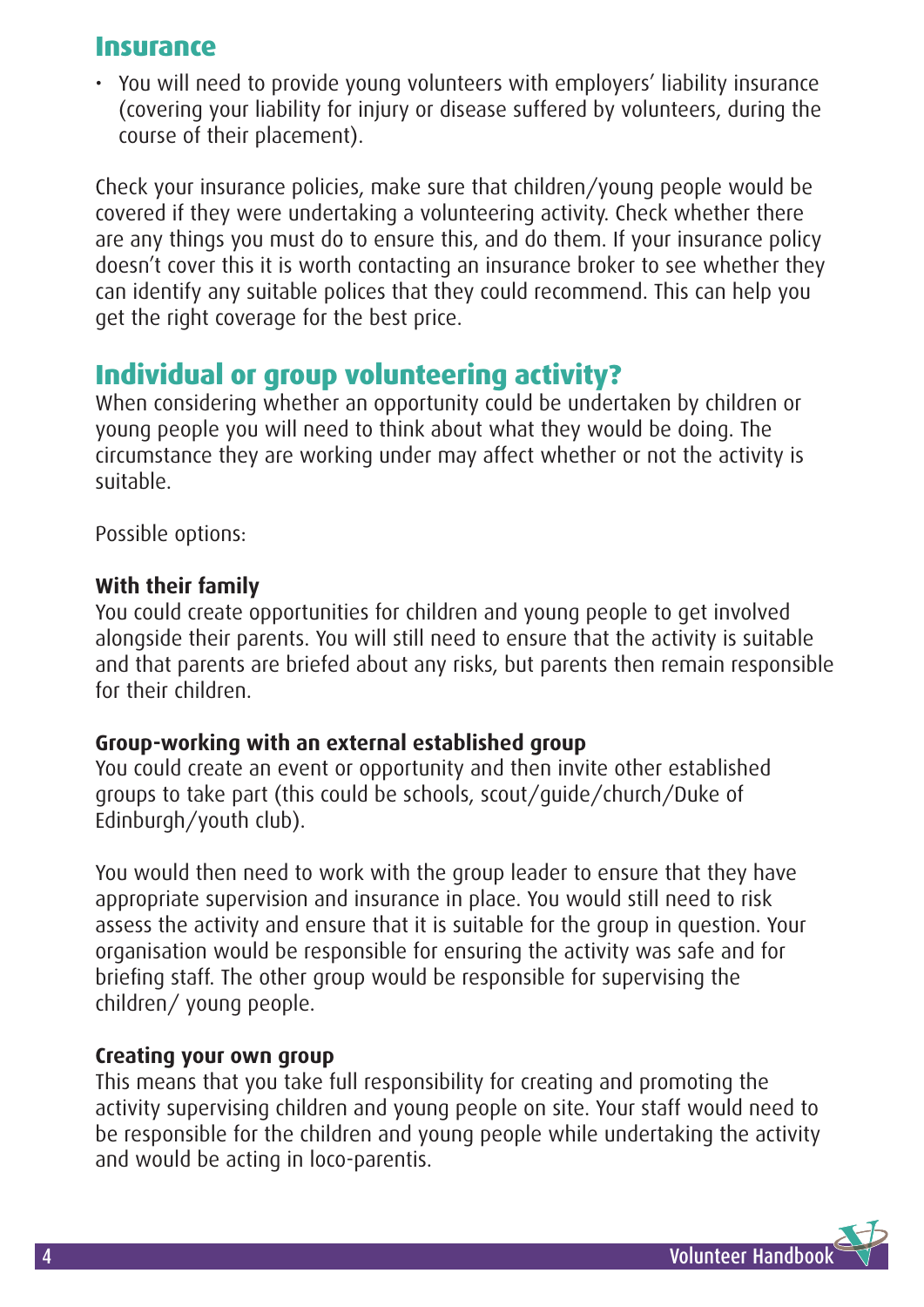We can assist you with the initial set up of the group. Tim Waudby, Community Leisure Officer (Children and Young People) in the council's Communities and Equalities team can be contacted for more information via e-mail tim.waudby@york.gov.uk , or telephone (01904) 553426.

#### **Individual opportunities**

These would be opportunities where the young volunteer operates on their own within your team, rather than as a specific group activity, and may involve working alongside other adult volunteers as well as other members of staff in your team. While there will be oversight in place, as for any volunteer, they may not be as closely supervised as they would be in group situations. We recommend that this is only usually suitable for young people age 14 and over.

A named supervisor would be responsible for the young volunteer.

- You should consider whether tasks listed in the volunteer role description are appropriate for the young person to carry out individually. Check against the 'prohibited employment' list: do any of these areas raise any concerns?
- The Children and Young Persons Act 1933 offers guidance on the child employment age restrictions.
- Young volunteers shouldn't be left alone with members of the public or other staff members who are not DBS (Disclosure and Barring Service) checked. How will you safeguard the young volunteer in the context of your wider staff team and other volunteers? You should consider creating a safeguarding policy for your organisation to show how that will be managed.

City of York Council offer training in working with young people on a regular basis as part of their volunteer training and induction. Individuals who will be overseeing young people may be able to access this training. Alison Cammiss, Volunteer Lead in the Youth Offending Team has information about this training. You can contact her via email on Alison.Cammiss@york.gov.uk or by phone on (01904) 554565

### **Things to consider:**

### **The law around employing children and young people**

While there are legal restrictions on employing young people, they do not apply to volunteers. It is however sensible to comply with the legislation (Section 18 of the Children and Young Persons Act 1933 and the school leaving age guidance), even if you are not bound by it, and to remember that young people have other demands on their time outside volunteering, such as home work, socialising and so on.

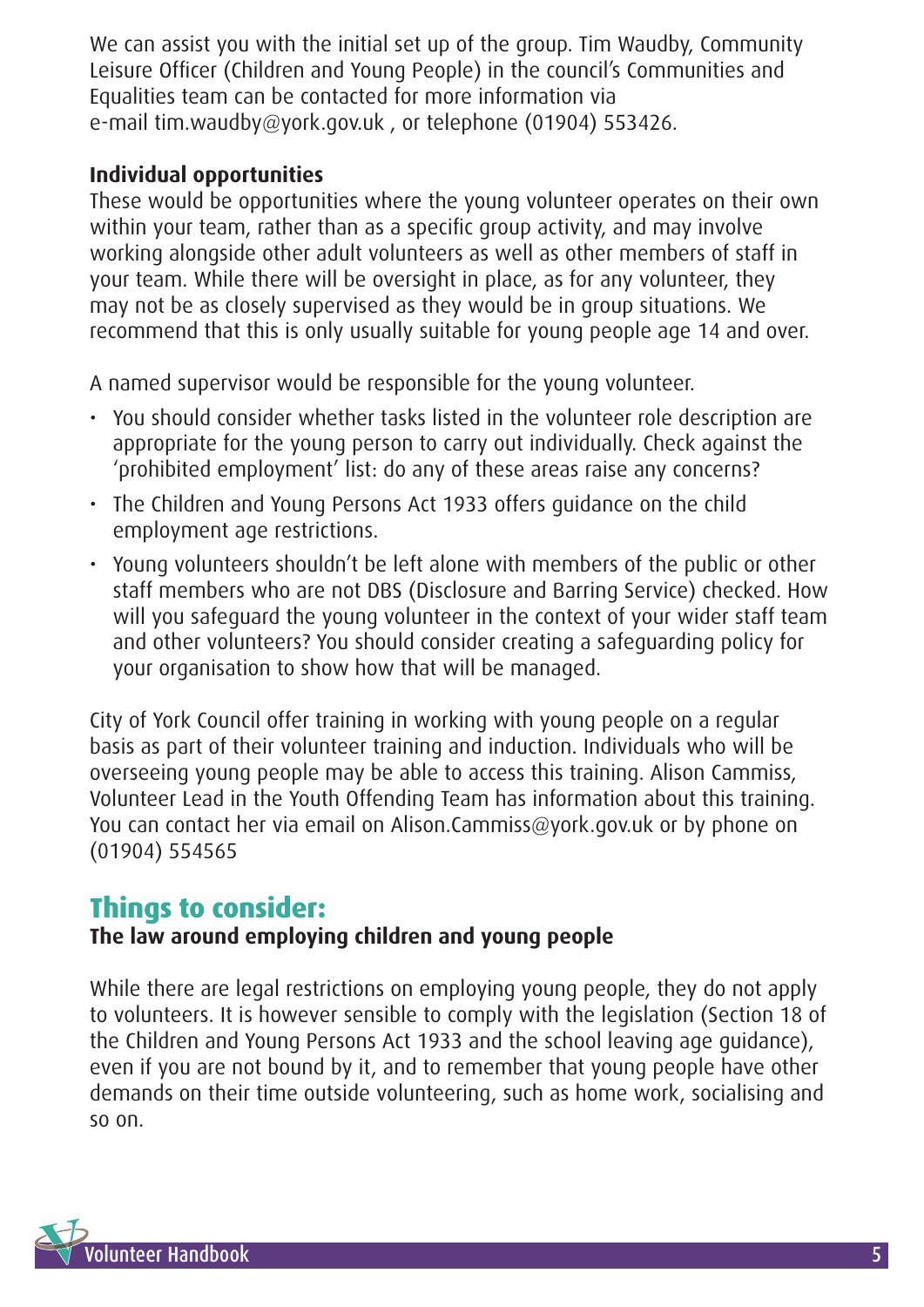### **Child employment - THE LAW**

- Children must be aged 13 or over (This does not apply to volunteering opportunities, however any volunteering opportunities should not place unfair demands on the individual and should only involve suitable tasks and roles.)
- Must not be employed before 7am or after 7pm at any time
- Must not be employed for more than 2 hours on any school day or Sunday
- Can only work 1 hour before the start of school
- May only work a maximum of 12 hours per week in term time
- Must have a break of at least 1 hour after four hours work
- Must have at least 2 weeks free from employment during the school holidays

When considering opening volunteering opportunities to children and young people you should consider whether they follow these principles.

#### **Appropriate ratios**

Recommended adult to child ratios when supervising children can be found on the National Society for the Prevention of Cruelty to Children (NSPCC) website.

| Aged 0 - 2 years   | 1 adult to 3 children  |
|--------------------|------------------------|
| Aged 2 - 3 years   | 1 adult to 4 children  |
| Aged 4 - 8 years   | 1 adult to 6 children  |
| Aged 9 - 12 years  | 1 adult to 8 children  |
| Aged 13 - 18 years | 1 adult to 10 children |

If the group is mixed gender, the supervising staff should also include both male and female workers wherever possible.

When deciding on the number of adults required, it is important to bear in mind that these ratios are guidelines only, in certain situations it will be necessary to have a higher number of adults than the recommendation suggests. If, for instance, the children or young people have specific support needs, or a risk assessment identifies behaviour as a potential issue for the group or event, the number of supervising adults will need to be higher.

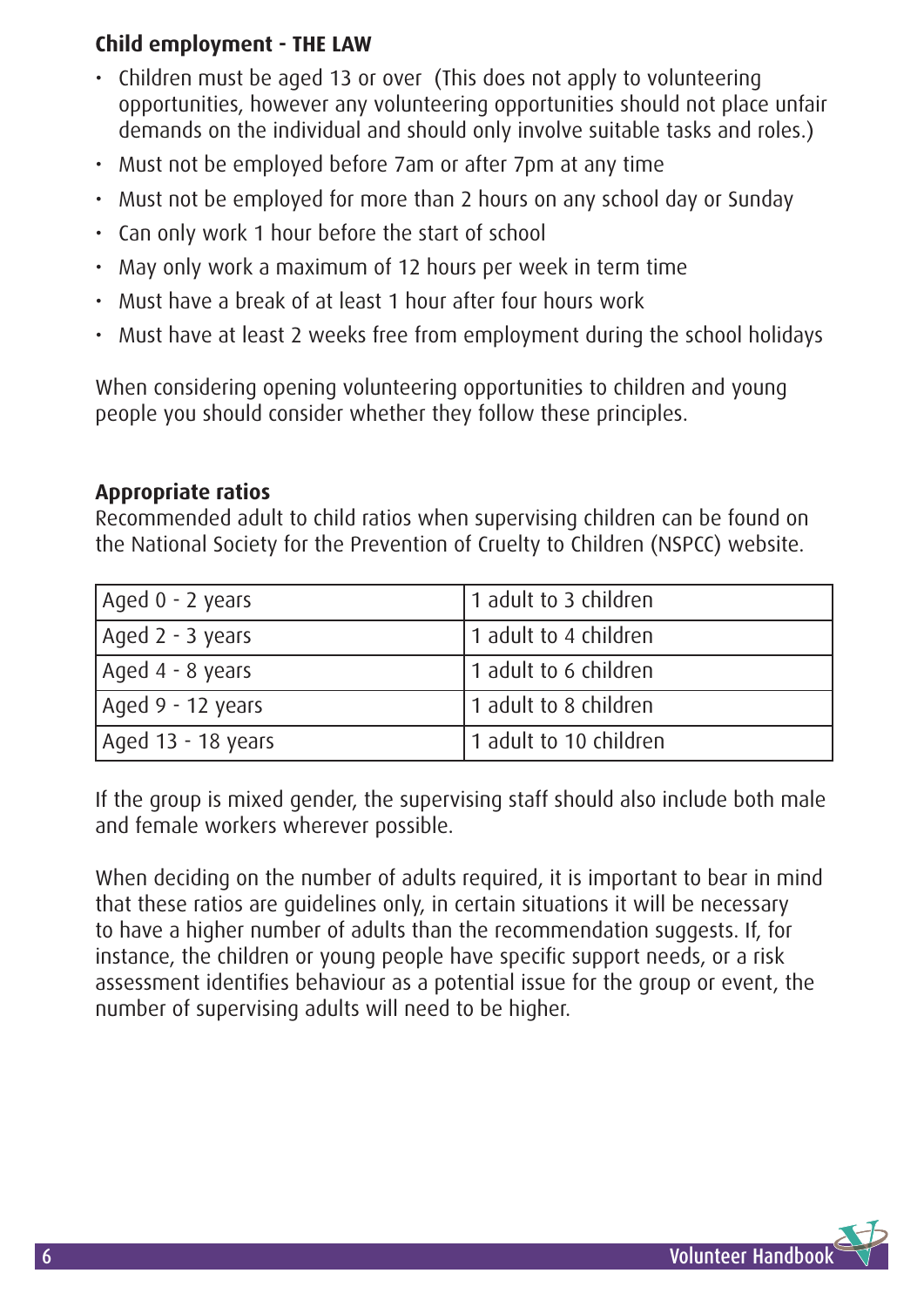## **What age would it be suitable for?**

When deciding what age range the role would be suitable for you need to consider the following:

- What skills and experience are needed? Could the young volunteer be supported to develop these?
- Is the opportunity going to be interesting and engaging for the young volunteer, what is their likely attention span? What can you do to support this?
- Are there ways that you can adapt roles to make them suitable for young volunteers? E.g. offer some 'taster' volunteer sessions.

You should not engage young volunteer in the role which:

- Is beyond their physical or psychological capacity;
- Exposes them to substances chronically harmful to human health;
- Exposes them to radiation;
- Involves a risk of accidents which they are unlikely to recognise because of, e.g. their lack of experience or training or sufficient attention to safety;
- Involves a risk to their health from extreme heat, noise or vibration.
- Children under 16 years of age cannot take part in house to house fundraising collections without an adult.

# **Creating a role description**

When creating a volunteer role description that you intend to be inclusive for young people, include all aspects that you would normally take into account when writing a role description for an adult volunteer BUT think about potential implications on a young person.

Below is the list of things to consider:

- What will the volunteer be doing? (Are the tasks appropriate for a young person to carry out?)
- Why will they be doing it? (Is the role actually required? Will the young volunteer have a chance to see authentic results of his/her volunteering? Will the young volunteer have a sense of achievement as a result of carrying out the role?)
- Expected time commitment. (Will the volunteering be taking place between 7am and 7pm, how many hours a day? See the guidance in this document.)
- Place where the volunteer will carry out his/her activities. (Is the place appropriate/safe for the young person to volunteer?)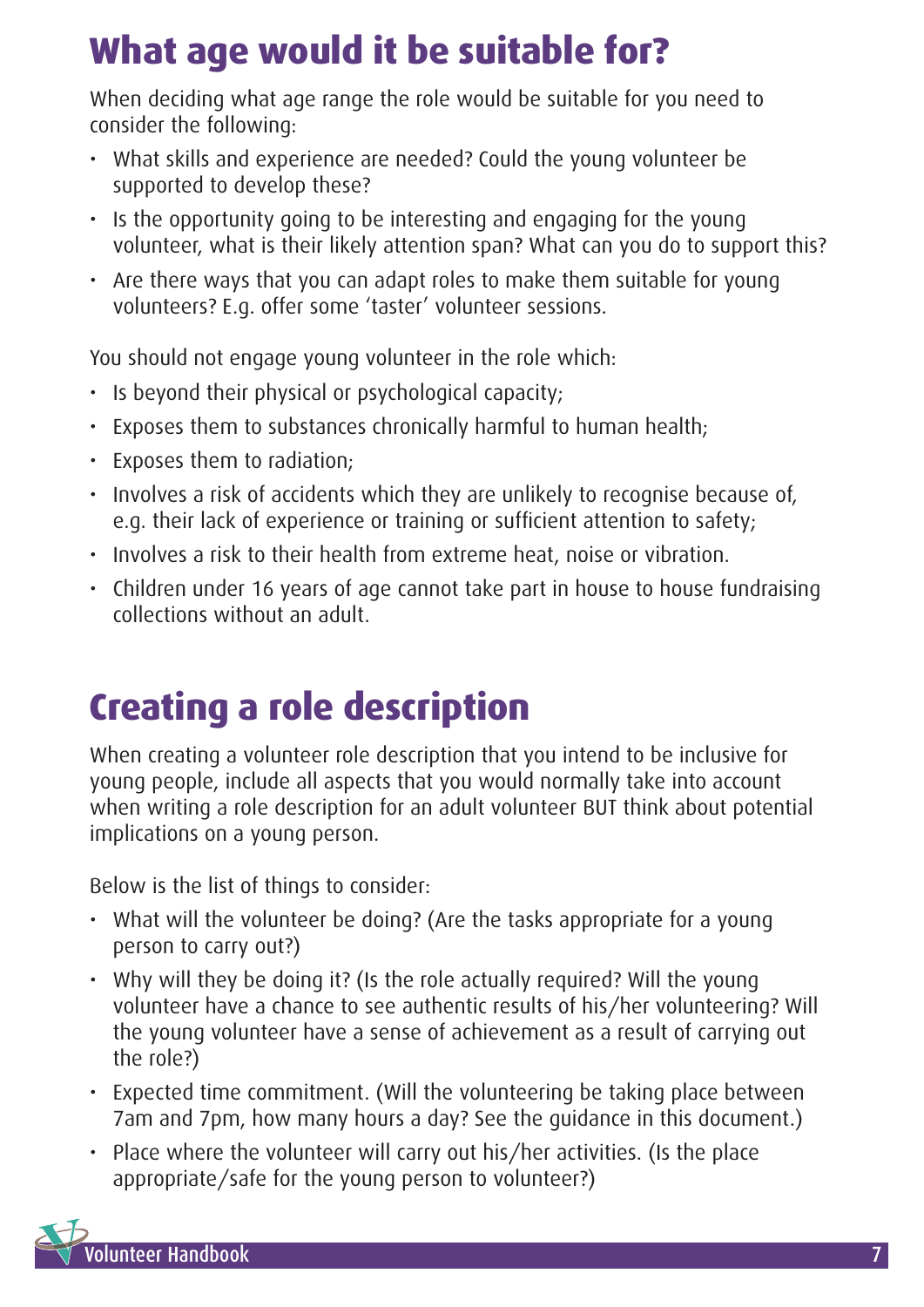- What skills and experience would the volunteer need to have already? (List things like 'enthusiastic' or 'likes to operate as part of a team', rather than professional skills that a young person would not have had a chance to gain. Can you train a young person to be able to carry out this role?)
- What training will the volunteer be required to undertake? (Have you got necessary DBS checks to carry out the training?)
- Who will the volunteer be working with? (Alone with the supervisor, or alongside other volunteers/paid staff? Have you got the necessary safeguarding measures in place? See the guidance in this document.)
- Who is the volunteer manager/named contact person for the volunteer? (Have they had a recent DBS check and do they have the skill set required to work with young people)?
- What support and supervision will be offered? (Can you provide continuous supervision to the young volunteer? See the guidance in this document.)
- What are the benefits to the volunteer? (List things that would be attractive to the young person, e.g. 'great fun', 'looks great on your CV', 'help out in the sports club – coach someone/transfer your skills', 'improving IT skills', 'meet new friends', 'be part of a fantastic team'.)
- What are the benefits to the client group/community/York? (What are the benefits to the wider community of having a young person volunteering, e.g. personal development opportunity for young people, opportunity to participate in volunteering resulting in becoming better citizens.)
- What expenses will you reimburse for? ( You should be able to reimburse for out-of-pocket travel costs between volunteer home and volunteering place and also other reasonable expenses as agreed by you)

# **Creating a risk assessment**

Young people, especially those new to the workplace, will be facing unfamiliar risks from the job they will be doing and from the working environment. They are seen to be particularly at risk because of their possible lack of awareness of existing or potential hazards, immaturity and inexperience.

They are also likely to lack confidence and be eager to impress or please other people around them. Those who involve young people have an opportunity to instil within them an understanding of the importance of health and safety which will serve them well throughout their working life.

When opening a role to a young volunteer you should carry out a risk assessment specific for that role. This will ensure the volunteer health and safety and compliance with your legal duties to prevent and control health and safety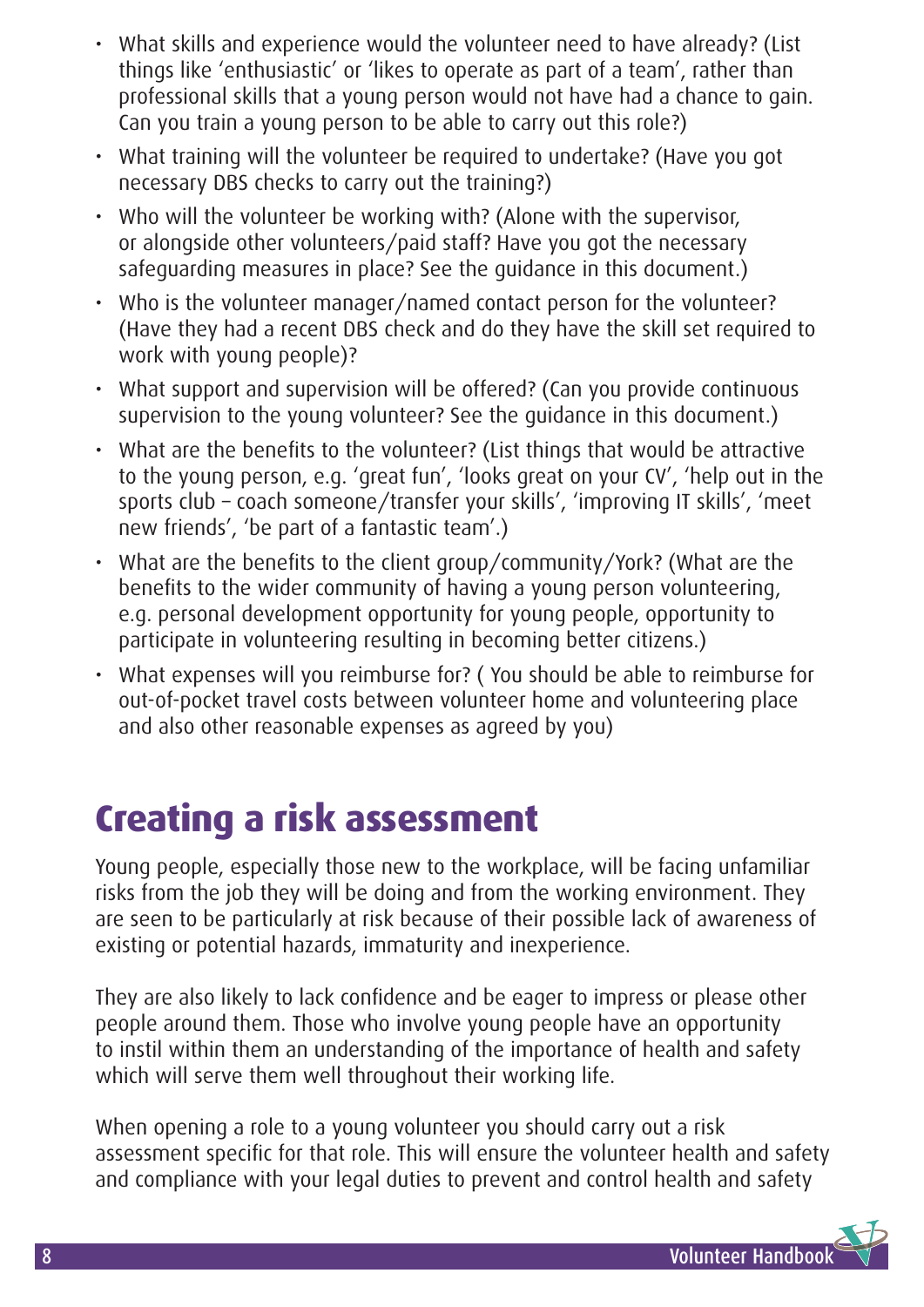risks. This should include all the risks associated with an adult volunteer, with additional areas identified, or measures taken, to ensure the safety of the young volunteer.

Particular focus points while carrying out the risk assessment are:

- To assess risks to all young people under 18 years of age, before they start volunteering;
- Take into account the layout of the workplace and the particular site where they will volunteer;
- Take into account the nature of any physical, biological and chemical agents they will be exposed to, for how long and to what extent;
- Asses what types of work equipment will be used and how this will be handled;
- To ensure your risk assessment takes into account their psychological or physical immaturity, inexperience, and lack of awareness of existing or potential risks;
- To introduce control measures to eliminate or minimise the risks, so far as is reasonably practicable;
- To identify what age group you feel the role is suitable for, and the level of oversight/ supervision that is required.

You should also:

- Let the parents/guardians know the key findings of the risk assessment and the control measures you have introduced before the child/young person starts volunteering;
- Take account of the risk assessment when deciding whether the young volunteer should be prohibited from certain activities;
- Involve young volunteers in the process of identifying any health and safety risks and in developing solutions. Young people may bring a fresh perspective to problem-solving;
- Review the risk assessment if the nature of the volunteering changes or you believe it is no longer valid.

**If a significant risk remains in spite of your best efforts to do what is reasonably practicable to control it, you must not engage the young person in this volunteering role.**

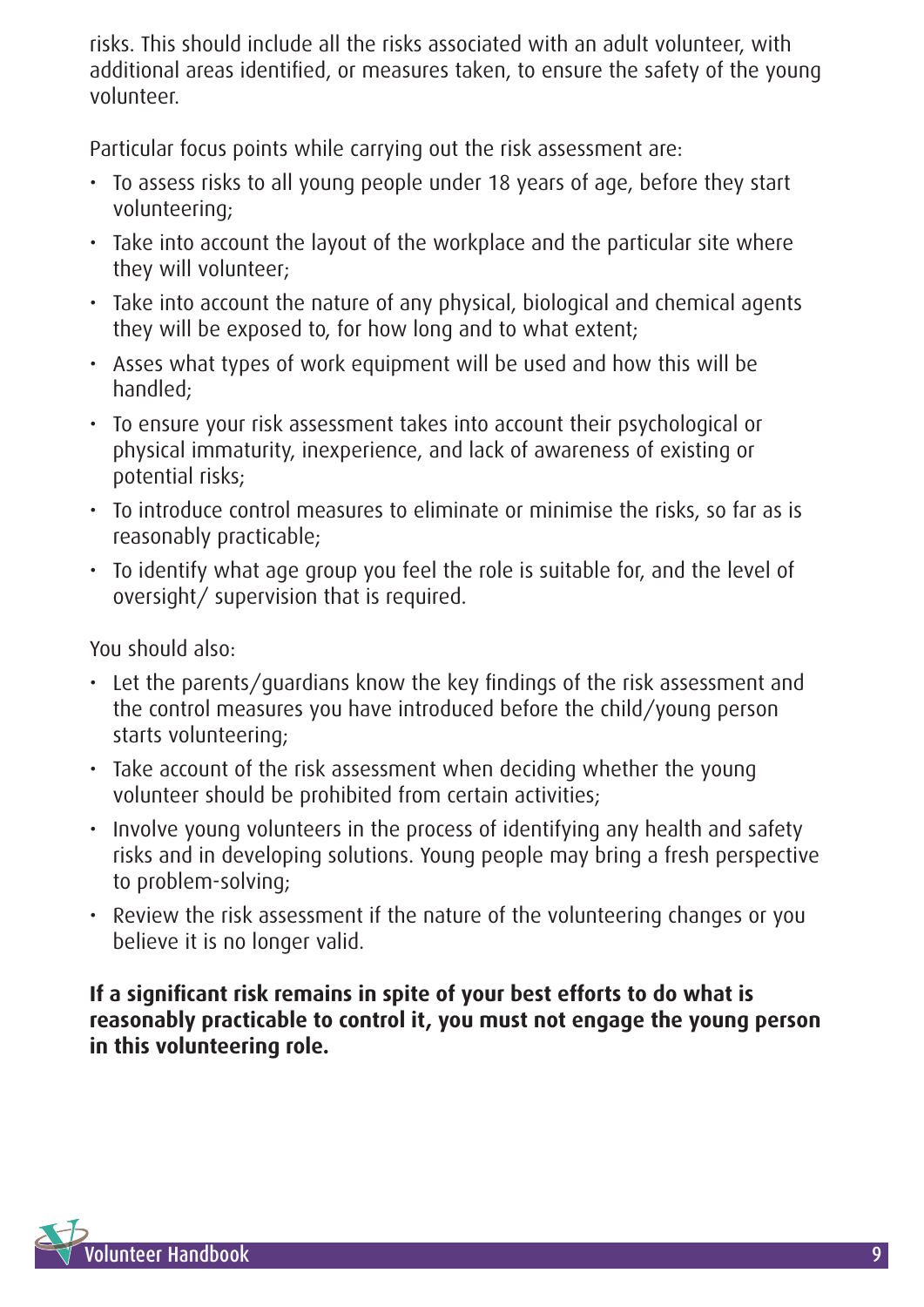## **Trained, experienced overseers**

Any young volunteer should have someone who oversees their work. There should be someone who is around while the young volunteer is undertaking the activity, and is available for them to go to for advice, information or support. They should also be aware of the work the young volunteer is doing at all times and be able to intervene in case of any issues.

The person who will supervise and train volunteers under 18 years of age requires a successful DBS clearance.

If you are supporting a young person/people whilst volunteering, it would be a good practice to have experience of working with young people and training in this area. Good supervision is paramount for the young person and this then reflects on the volunteering opportunity; time needs to be built into the day to provide supervision. Training for working with young people is available through City of York Council.

# **Supervision/ oversight needs**

The level of oversight/supervision required is very much dependant on a young person's maturity rather than age, some 14 year olds present much younger than others. However, it is good practice to have 2 adults overseeing/supervising at all times.

- The supervision must be undertaken by a person who has a successful DBS clearance;
- The supervision must be regular and day to day e.g. it must not tail off after a few weeks; it must be consistent on every occasion when the volunteering takes place;
- The supervision must be 'reasonable' in all circumstances to ensure the protection of children. Organisations must consider whether they can implement a consistent level of supervision at all times to ensure that it would not impact on the safety and protection of children and young people in the care of the organisation.

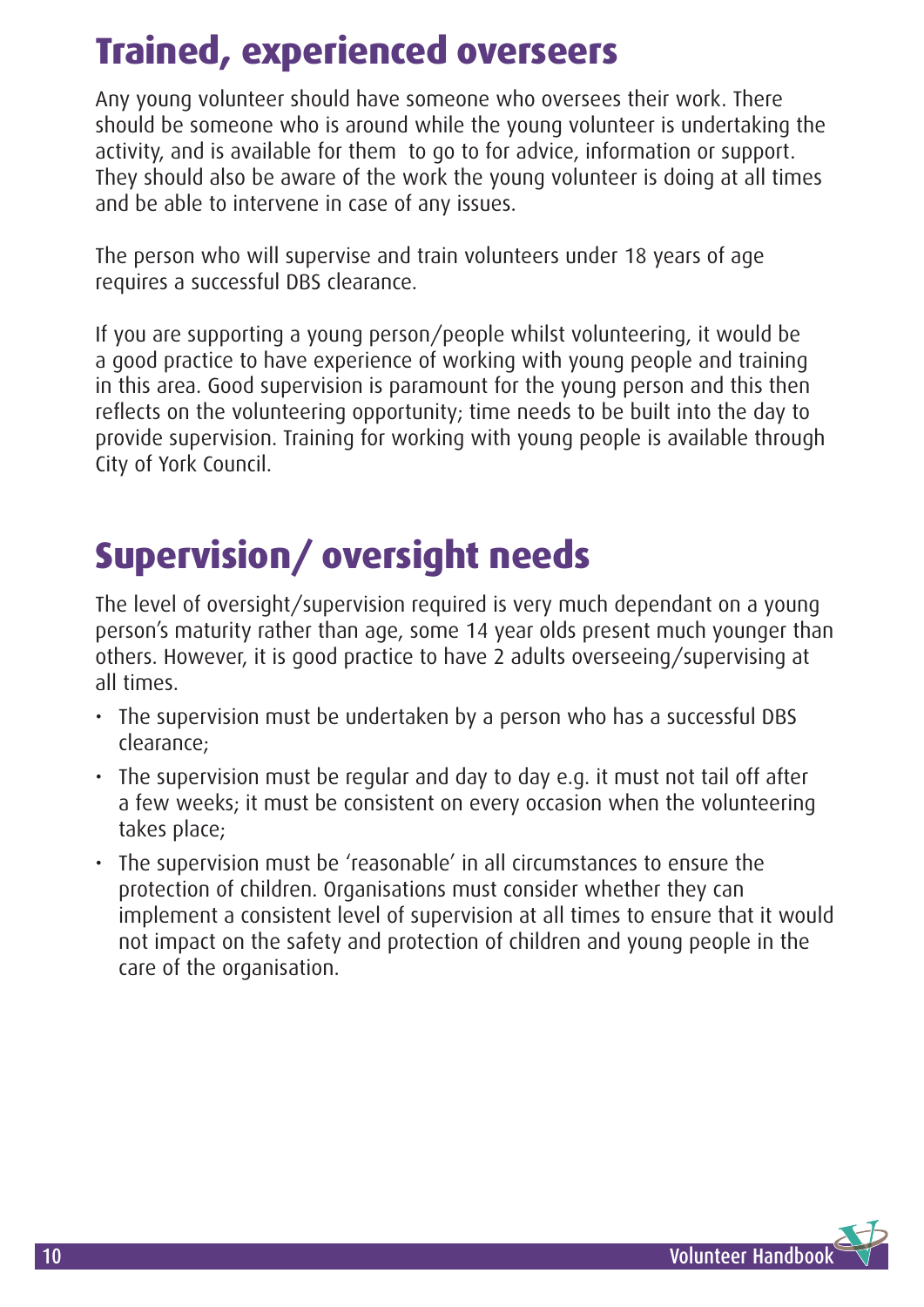## **Recruiting young people Information you should provide**

When you promote a volunteering opportunity it is useful if you can provide details about what is involved e.g. the role description. This helps the child/ young person/family decide whether the opportunity is suitable for them and whether they are able to take it up. Even if you are providing opportunities for young people to take up without their parents, it is good practice to make this information available to parents to ensure they are aware of the activity the young person will be doing and that they feel it is suitable for their child.

### **Obtaining parental permission**

It is a good practice to obtain a written consent from a parent or guardian of a person below 16 years of age who intends to volunteer. When giving a consent form to a volunteer, also provide a volunteer role description and publicity leaflets for the organisation. This will help to ensure that the volunteer's parent/ guardian understands what your organisation does, what the young person will be doing, when and where they will be working and consents to this. If the volunteer will be working away from the premises where they normally volunteer, then additional permission should be sought.

It may not always be possible to obtain parental/guardian consent for volunteers aged 16-18, however volunteer managers should encourage volunteers in this age group to discuss their volunteering activities with their parents/guardians.

It is also a good practice to obtain emergency contact information for anyone undertaking a volunteering activity.

When using photos of young volunteers for publicity purposes you need to obtain their permission and, if they are under 16, the permission of their parent/ guardian to use them.

If a young person is over 16 and is living independently of parents or social services they are able to provide their own consent.

## **Considering how they will get to/from the opportunity**

If you are creating an opportunity for a child  $\overline{I}$  young person you should consider the location and time of the opportunity, and how they will travel to and from the activity. An opportunity that finishes after dark in a location away from public transport may make it hard for young volunteers to take part. Your organisation should assess any risks associated with traveling to and from the opportunity and put measures in place to reduce these, e.g. arranging for the group to walk together, ensuring that any taxi companies used are reputable and exploring whether they have drivers with DBS clearance.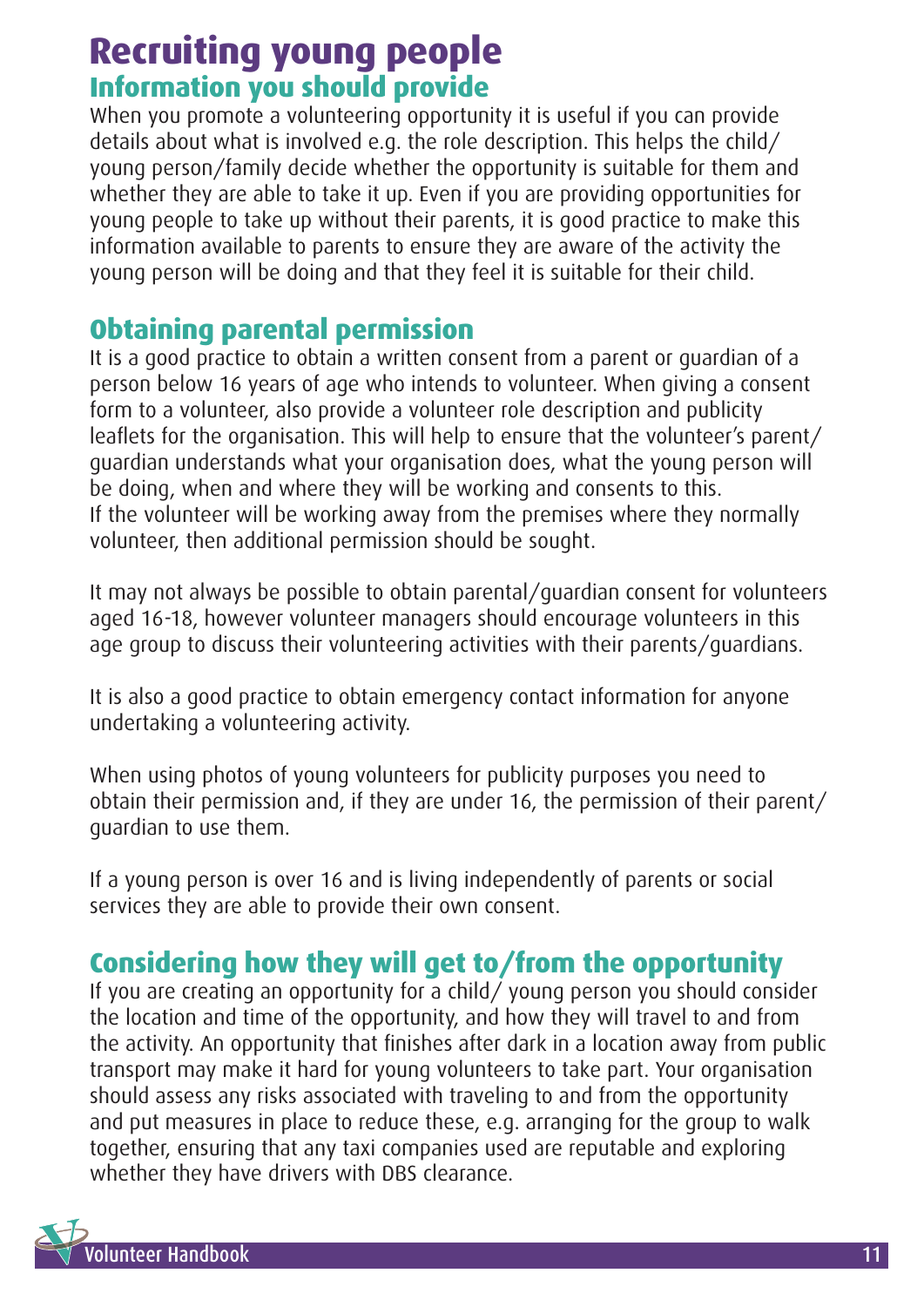## **When young people start volunteering Induction and training**

- Treat young volunteers as staff members; provide them with the same health and safety protection you give to your staff.
- Provide young volunteers with the opportunity to access training to enhance their knowledge and/or gain qualification, also provide them with opportunities to use their skills. Organisations can ask other agencies to support training and this is often at no cost.
- Young people need training most when they start volunteering; they need it to increase their capabilities and competencies to a level where they can volunteer without putting themselves and others at risk. It is not enough to make training available. You should make sure it is undertaken and check that key messages have been understood. Young people will also need training and instruction on the hazards and risks present in the workplace and on the preventive and control measures put in place to protect their health and safety. This training should include a basic introduction to health and safety, for example including first aid, fire and evacuation procedures, safeguarding – who to go to if concerns arise, professional relationships, equal opportunities and emergency procedures.
- Young volunteers are likely to need more supervision than adults. You will find that effective supervision will help you assess whether the young person has the necessary capacity and competence for the role.
- Importance of training and proper supervision of young people is essential because of their relative immaturity and unfamiliarity with the working environment.
- Young volunteers should not be left unattended.
- It is safer if young volunteers are supervised by two or more adults.

### **Providing appropriate equipment**

If you have children or young people volunteering you will need to ensure you provide appropriate equipment for their size and strength- e.g. if they are undertaking a gardening project you may need small sized protective gloves and smaller or lighter spades.

### **Briefing your team**

When working with young volunteers at least one person should be present at all times who has a successful DBS clearance. Young people shouldn't be left alone with members of the public or other staff who are not DBS checked. In order to ensure all staff have a clear understanding of safeguarding procedures and professional boundaries it is good practice to provide training/ information for staff before they undertake supporting young volunteers.

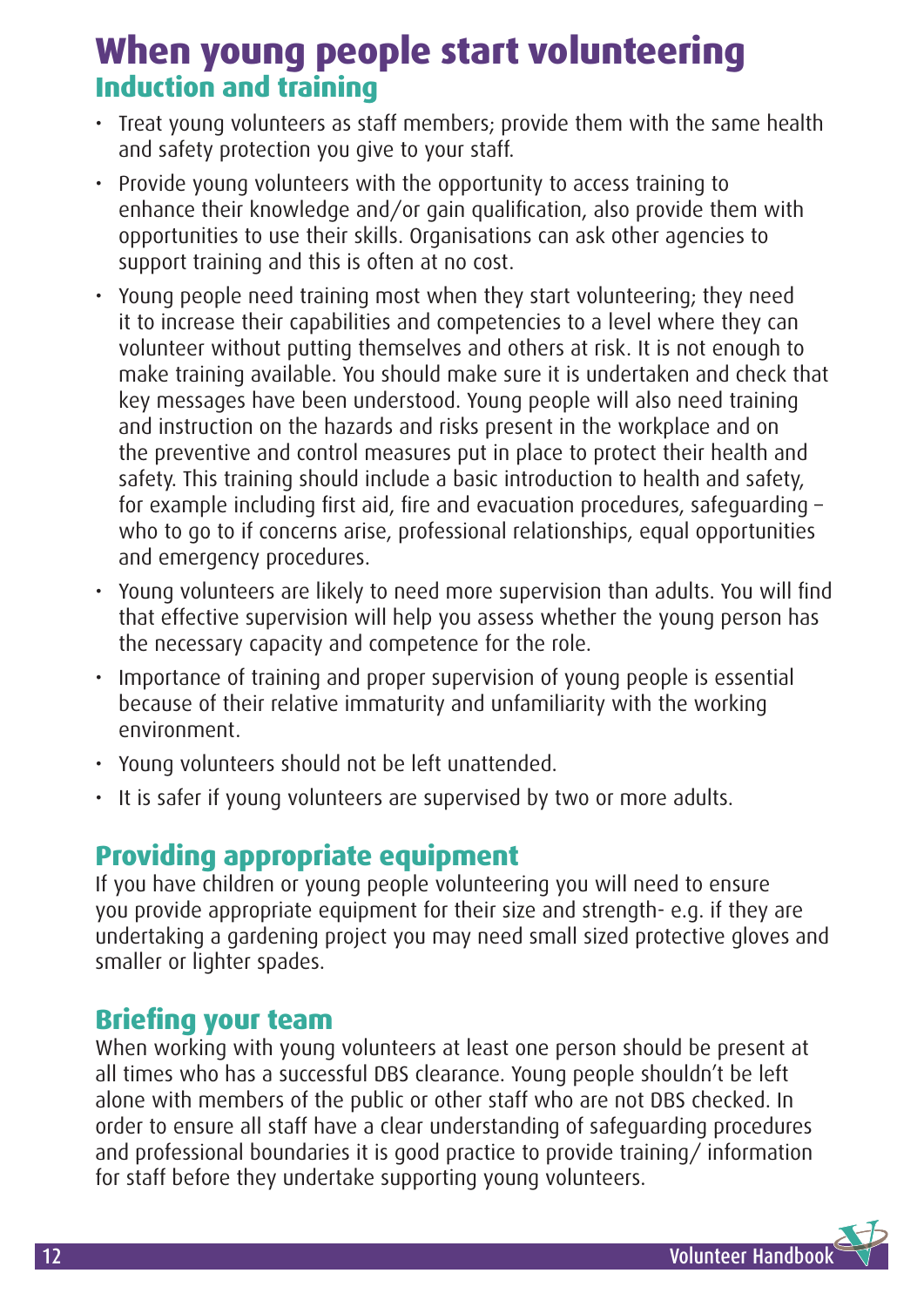Points to consider:

- Who is going to take full responsibility for the young people and ensure full training and support is given to the young people and staff?
- Who is going to deliver training and when?
- Who is the contact for safeguarding issues?
- What is included in training safeguarding, rights and responsibilities, professional boundaries, health and safety, communication, dealing with difficult situations?

An organisation needs to ensure young people have its contact number, so they can inform you if they cannot make a session and likewise you need emergency contact numbers for the young people.

### **Support**

Young volunteers may require additional support in order to be able to carry out their role in a safe and effective way. An important point to remember is that everyone is an individual and some young people may not yet be very mature and may be unfamiliar with the working environment. Some volunteers will need a lot of support, where others may be more confident and not require this additional level of attention. Consider buddying new young volunteers up with experienced volunteers.

Support does not have to have a formal character, it can be a friendly chat over a cup of coffee. Having an open door policy can prove to be a great support tool for young volunteers, with them being able to approach you whenever they feel they need your advice.

Holding one-to-one meetings can provide a great opportunity for an open two way conversation that gives volunteers a chance to provide and receive feedback about their volunteering work.

Respect young volunteers, show them gratitude for their efforts, show them that they are needed, and provide them with opportunity to contribute with their ideas. Showing young people gratitude does not need to be at a cost, good supervision and saying thank you makes a difference, however small celebrations and awards evenings aid recognition and bring volunteers together.

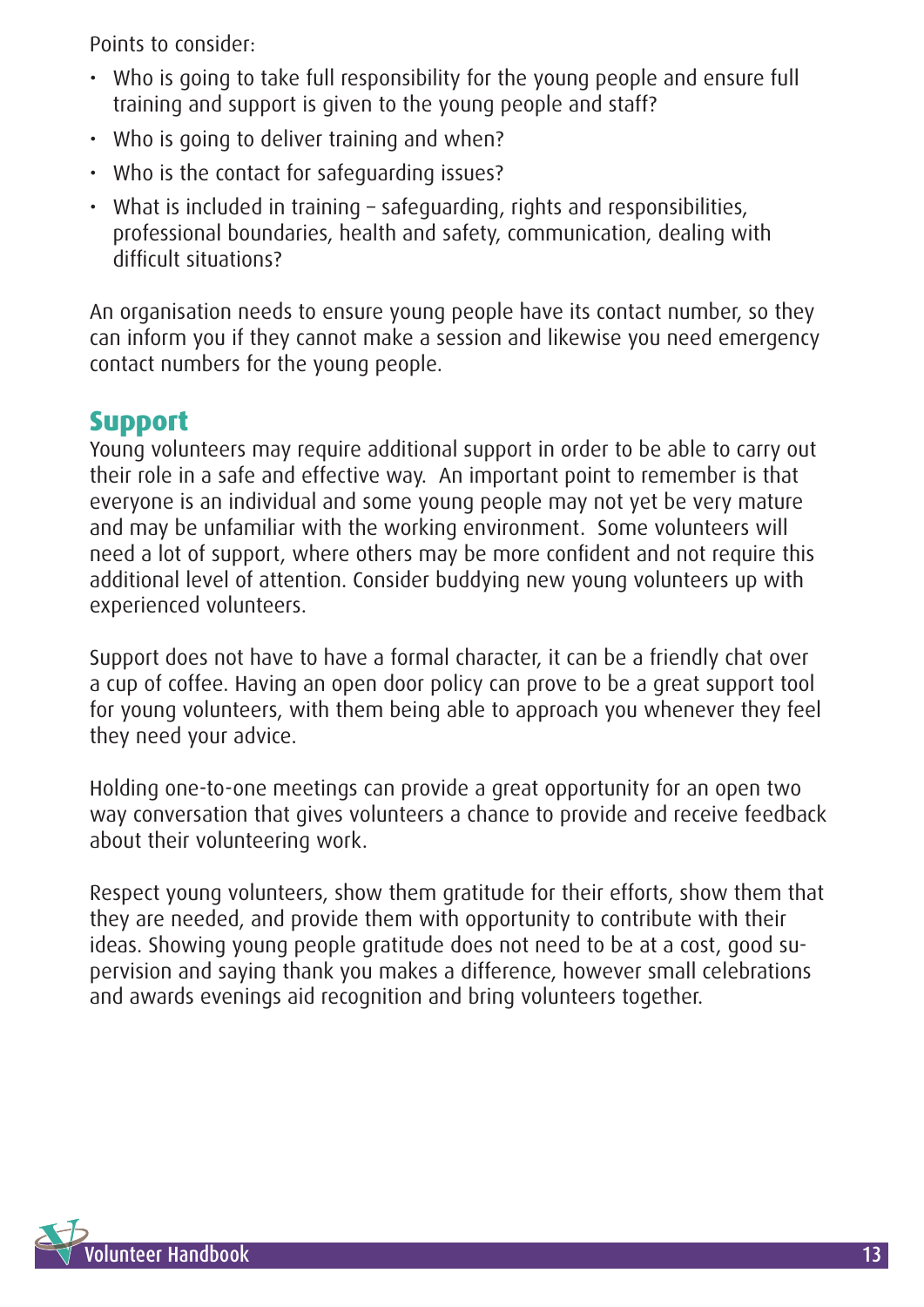## **Appendices**

## **Useful contacts and resources**

### **Contacts:**

#### **York CVS**

Can offer advice, support and training about a range of issues including setting up organisations, fundraising, safeguarding. Phone (01904) 621133 email: enquiries@yorkcvs.org.uk Volunteering York is also part of CVS, contact clare.shepherd@yorkcvs.org.uk or call (01904) 621133.

**Alison Cammiss**, Volunteer Lead, Youth Offending Team

Can offer support around training to support young people, supervising and retaining volunteers.

Telephone (01904) 554565, e-mail alison.cammiss@york.gov.uk

**Tim Waudby**, CYC Community Leisure Officer, Children and Young People Can offer advice and guidance about setting up activities for children and young people, marketing and publicity of opportunities for young people and children's activities.

Telephone (01904) 553426, e-mail tim.waudby@york.gov.uk

#### **Youth & Community Development Leads**

Can support groups seeking to create opportunities for young people. Telephone (01904) 551773, e-mail Lindsey.skelly @york.gov.uk

**Michal Czekajlo**, Volunteer Coordinator, CYC Communities and Equalities team Can offer advice on the City of York Council corporate volunteering offer. Telephone (01904) 551841, e-mail Michal.czekajlo@york.gov.uk

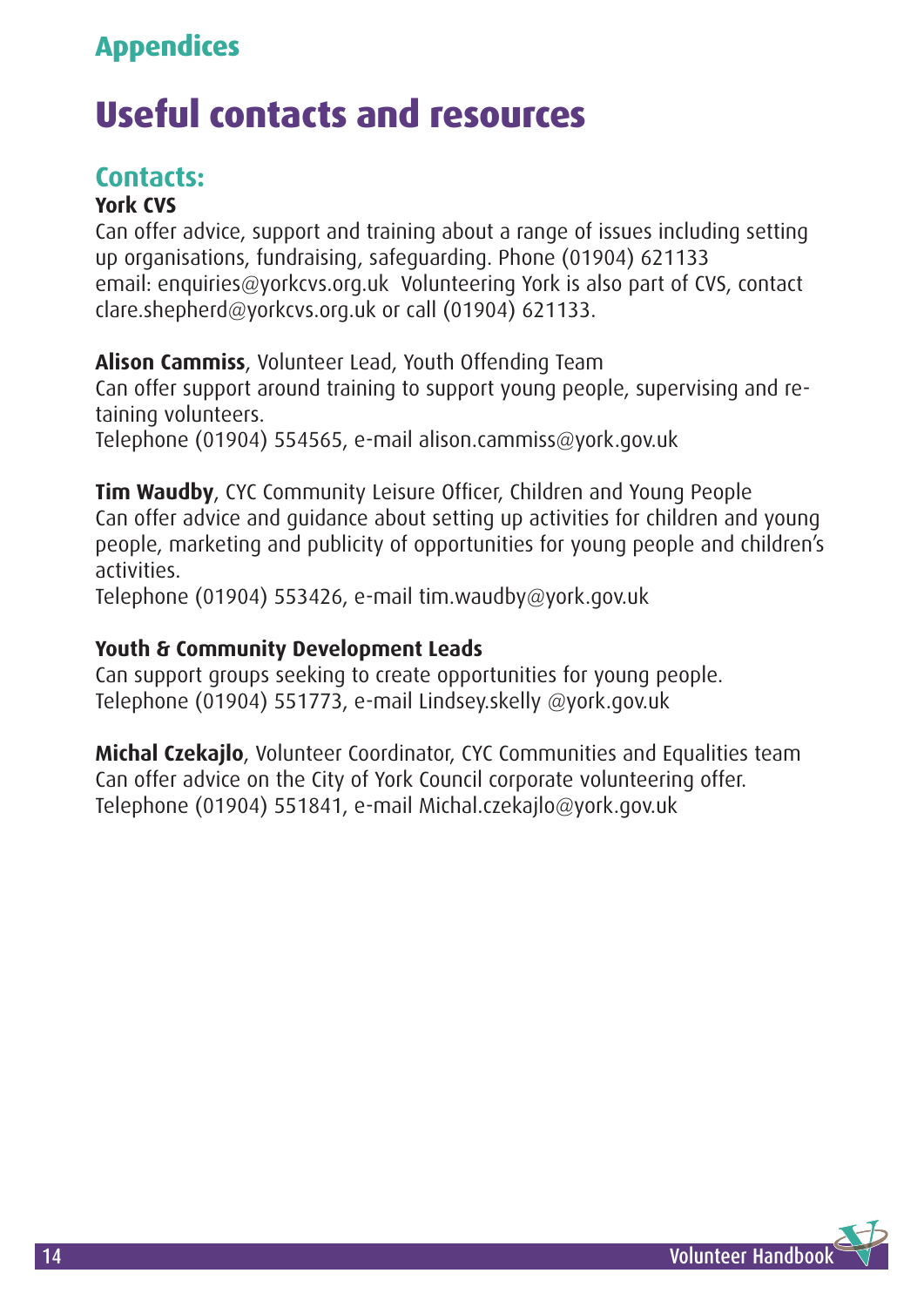### **Websites**

#### **www.yorkyouth.ning.com**

an online network for anyone working with young people in York.

#### **www.yor-zone.org.uk**

the website for young people in York. Includes an up to date list of volunteering opportunities that are open to young people. A good place to advertise volunteering opportunities - go to the practitioner site tab on the bottom menu for more information. Yor-zone also has a presence on Twitter and Facebook and can support you in promoting opportunities you have available for young people.

#### **www.do-it.org.uk**

website which advertises volunteering opportunities nationally.

#### **www.yorkcvs.org.uk/how-we-help/volunteering-york/**

York CVS Volunteering pages

### **www.safenetwork.org.uk/about\_us/Pages/what\_is\_the\_safe\_network.aspx**

Safer Network - provides information on safeguarding.

### **www.nspcc.org.uk/Inform/research/briefings/adult-child-ratios\_wda95200. html**

NSPCC guidance on appropriate supervision ratios.

#### **www.yor-ok.org.uk**

Local information about services and working with young people.

#### **www.volunteering.org.uk**

Volunteering England has a range of good practice resources around volunteering, some are free, but some are only available to members.

See **www.volunteering.org.uk/component/gpb/youth-volunteering** for a range of information specifically around youth volunteering.

**http://vinspired.com/** Youth volunteering charity that connects young people (14-25) with volunteering opportunities. You can list volunteering opportunities there.

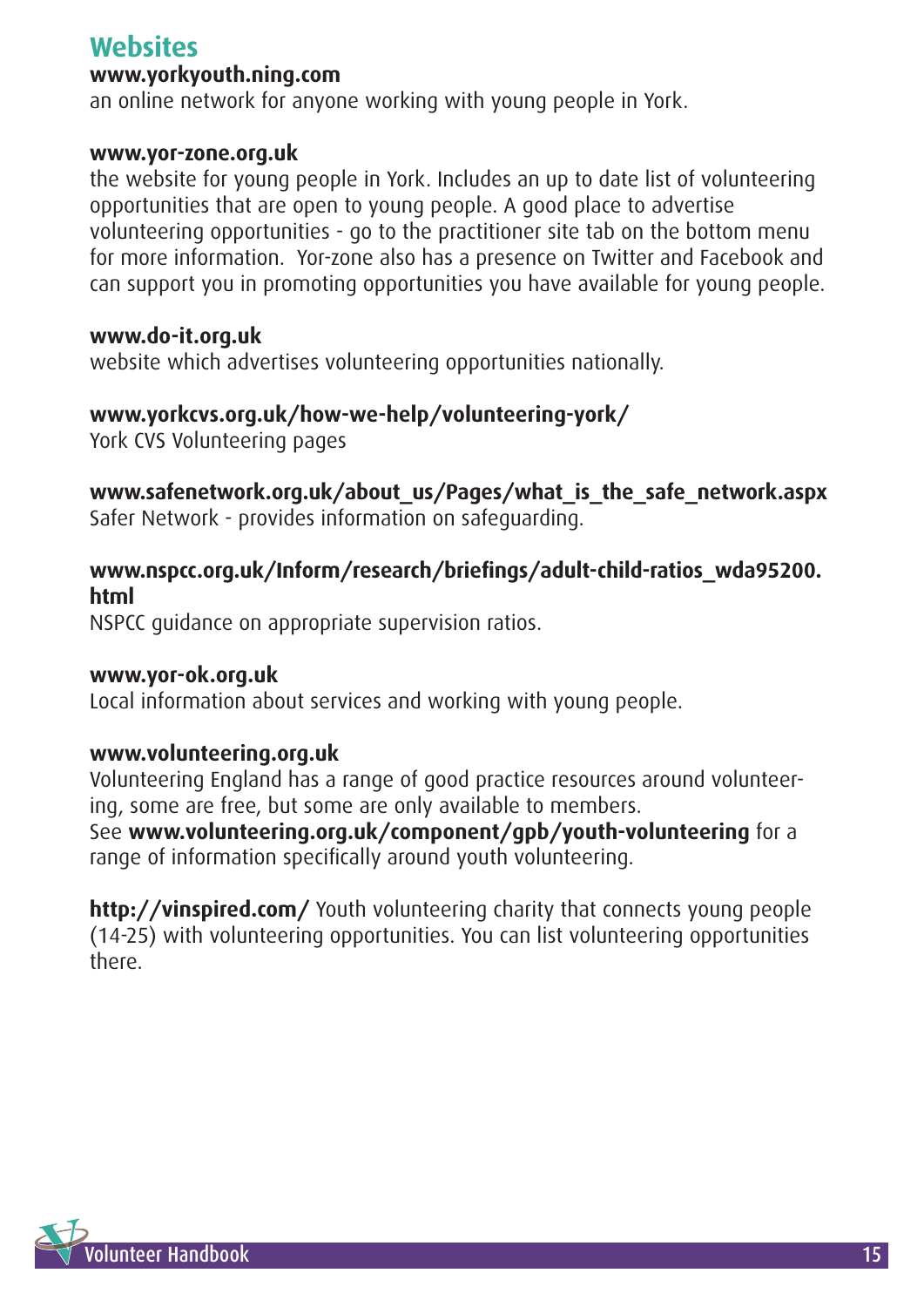# **Example young volunteer role description**

| Role title                                         | Young web designer/editor                                                                                                                                                                                                                 |
|----------------------------------------------------|-------------------------------------------------------------------------------------------------------------------------------------------------------------------------------------------------------------------------------------------|
| Main purpose of<br>the volunteer role              | You will work alongside other young people to oversee the<br>development of the yor-zone website.                                                                                                                                         |
| Volunteer<br>responsibilities                      | As a volunteer you will use the web content management<br>system to edit and maintain the website.                                                                                                                                        |
|                                                    | You will use your skills to create lively and interesting web<br>content.                                                                                                                                                                 |
|                                                    | You will edit existing and create new material for the website.                                                                                                                                                                           |
|                                                    | You will offer constructive feedback over the structure of<br>the site and be looking for ways it can be developed and<br>improved.                                                                                                       |
|                                                    | You will support staff in promoting the site at events and<br>getting feedback from other young people about it.                                                                                                                          |
|                                                    | You may be involved in creating short films/ photographs<br>for the website to ensure that information is presented in<br>accessible formats.                                                                                             |
| Place and time                                     | Monday, 4.30-6.30pm once a month - plus occasional events.                                                                                                                                                                                |
| Benefits to the<br>volunteer                       | Great fun, meet new friends, be part of a fantastic team!<br>Opportunity to improve and learn new IT skills. Becoming part<br>of a friendly and dedicated team.                                                                           |
| Benefits to the<br>client group/<br>community/York | Improved website ensuring it is relevant to the target<br>audience.                                                                                                                                                                       |
| Training                                           | An induction and web content management system training.                                                                                                                                                                                  |
| Candidate                                          | This role will suit people who are enthusiastic and friendly,<br>enjoy meeting people and like operating as part of a team.<br>You will have the willingness to learn, be proactive and able to<br>identify where things can be improved. |
|                                                    | This role will suit people who are enthusiastic and friendly,<br>enjoy meeting people and like operating as part of a team.<br>You will have the willingness to learn, be proactive and able to<br>identify where things can be improved. |
| <b>Contact Details</b>                             | Volunteer manager/supervisor contact details                                                                                                                                                                                              |
| About the<br>organisation                          | A couple of sentences describing your organisation and its<br>aims.                                                                                                                                                                       |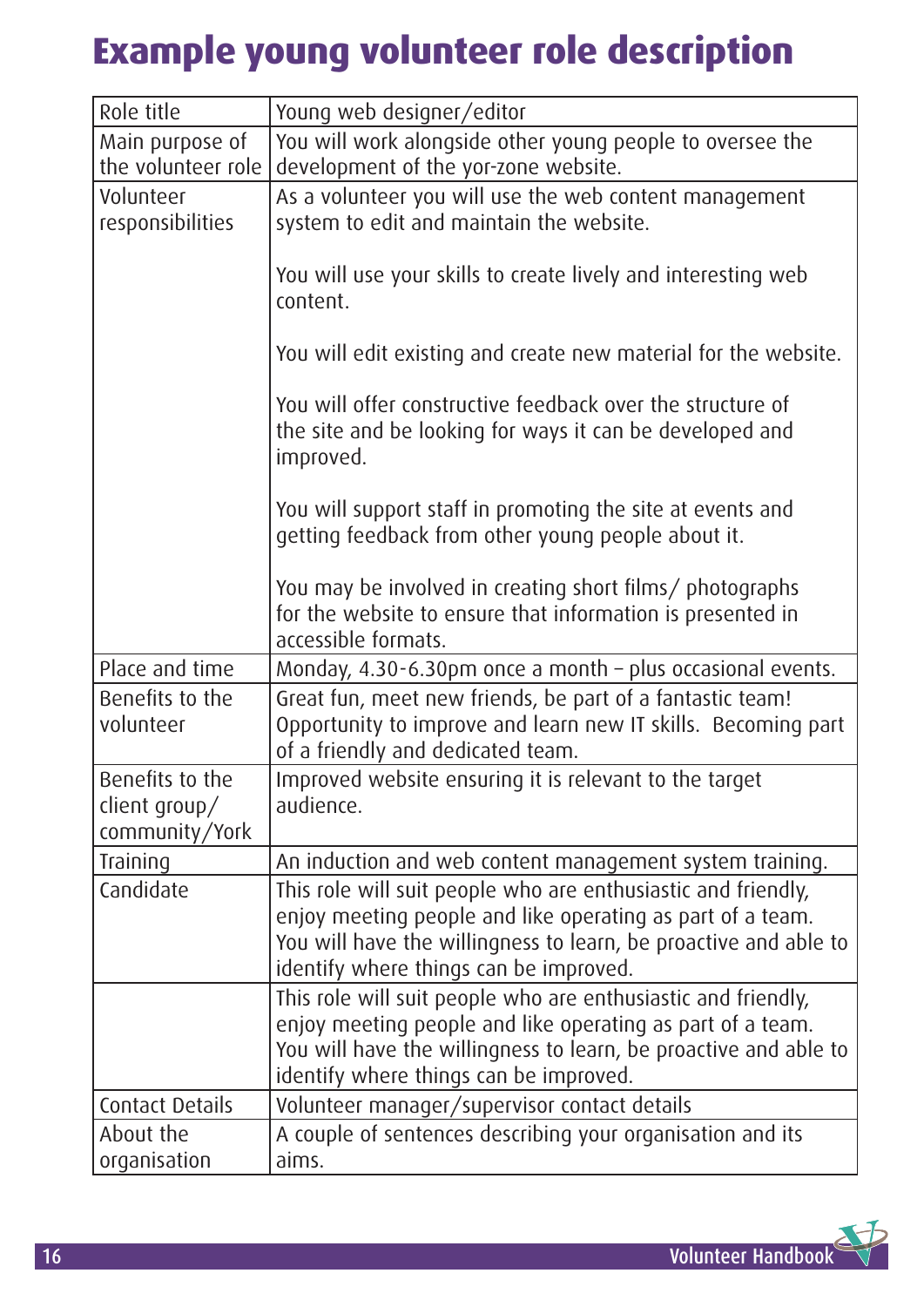# **Example young volunteer role description**

| Role title                                         | Young friend of the community garden                                                                                                                                                           |
|----------------------------------------------------|------------------------------------------------------------------------------------------------------------------------------------------------------------------------------------------------|
| Main purpose of<br>the volunteer role              | Volunteer will help to maintain the community garden.                                                                                                                                          |
| Volunteer<br>responsibilities                      | Along with a parent or guardian the volunteer will be involved<br>in all aspects of gardening including planting, weeding,<br>watering and harvesting vegetable produce.                       |
|                                                    | The volunteer will also help to design the garden area, with a<br>focus on growing food and using wildlife friendly techniques.                                                                |
| Place and time                                     | Monday, 4.30-6.30pm once a month - plus occasional events.                                                                                                                                     |
| Benefits to the<br>volunteer                       | Volunteer will participate in weekly gardening club sessions on<br>Saturday mornings.                                                                                                          |
|                                                    | Volunteer will participate in weekly gardening club sessions on<br>Saturday mornings.                                                                                                          |
| Benefits to the<br>client group/<br>community/York | Great fun, meet new friends, be part of a fantastic team!<br>Opportunity to improve and learn new IT skills. Becoming part<br>of a friendly and dedicated team.                                |
|                                                    | The community can direct the work to meet their needs e.g.<br>local food growing. Opportunity for young people to participate<br>in volunteering will result in them becoming better citizens. |
| Training                                           | An induction and H&S training will be provided on site. All<br>necessary tools and protective equipment will be provided.                                                                      |
| Candidate                                          | Desirable skills include: willingness to learn and participate in a<br>group activity, creativity and enthusiasm, good at working with<br>people of all ages and abilities.                    |
| <b>Contact Details</b>                             | Volunteer manager/supervisor contact details                                                                                                                                                   |
| About the<br>organisation                          | A couple of sentences describing your organisation and its<br>aims.                                                                                                                            |

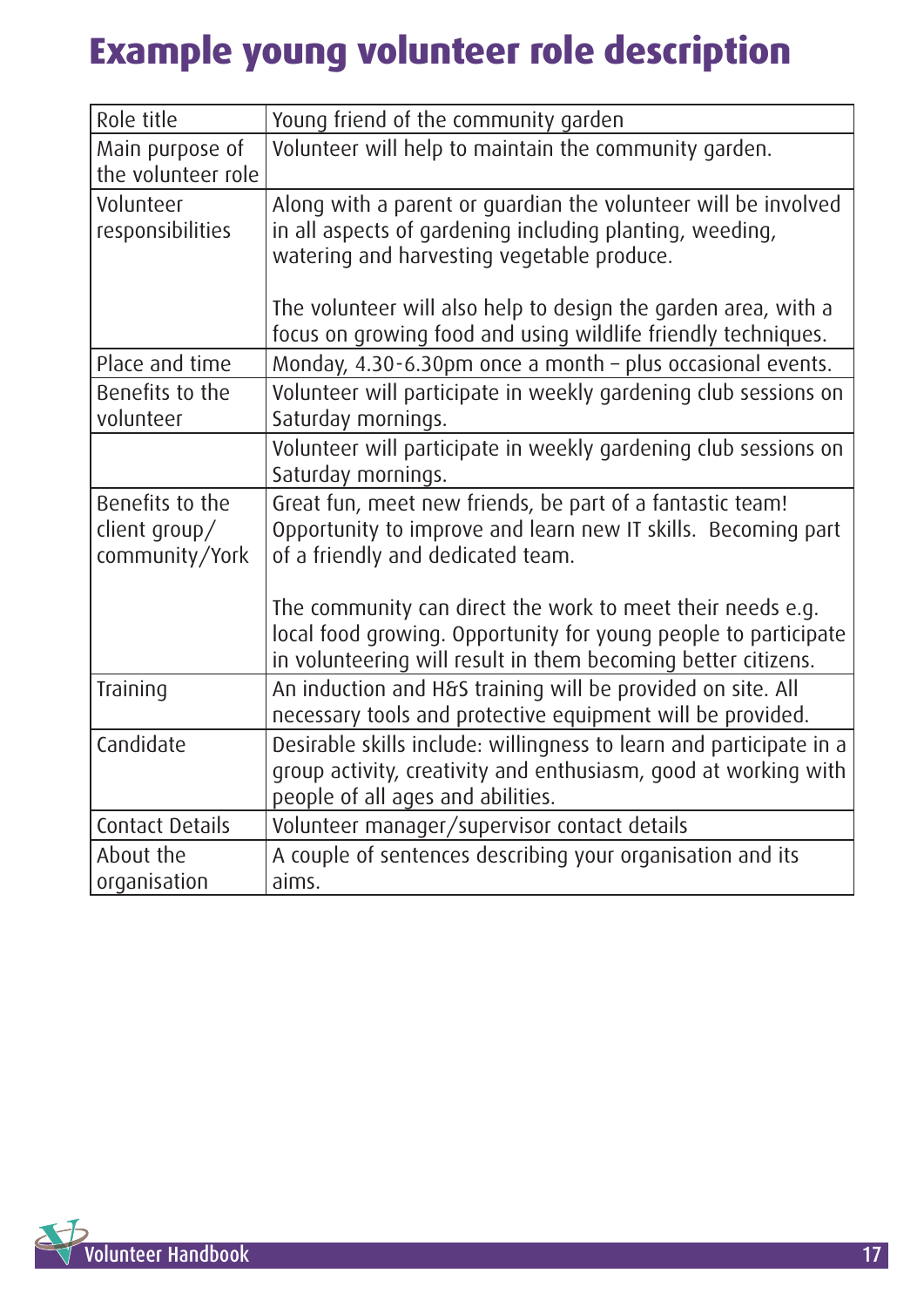# **Risk assessment form - blank**

|                                                                                                                                                                                                                                                                            | Title of young volunteering role risk assessment                                                                                                                                                                                                                             |                                                                             |                                      |                                                        |
|----------------------------------------------------------------------------------------------------------------------------------------------------------------------------------------------------------------------------------------------------------------------------|------------------------------------------------------------------------------------------------------------------------------------------------------------------------------------------------------------------------------------------------------------------------------|-----------------------------------------------------------------------------|--------------------------------------|--------------------------------------------------------|
| Details of activity                                                                                                                                                                                                                                                        |                                                                                                                                                                                                                                                                              |                                                                             |                                      |                                                        |
| Manager responsible                                                                                                                                                                                                                                                        |                                                                                                                                                                                                                                                                              |                                                                             |                                      |                                                        |
|                                                                                                                                                                                                                                                                            | Is the individual/ group known to the organisation?                                                                                                                                                                                                                          |                                                                             |                                      |                                                        |
| individual?                                                                                                                                                                                                                                                                | Are there any factors that need to be taken<br>into account? (e.g. children/young people with<br>additional needs? Expected behavior of the group/                                                                                                                           |                                                                             |                                      |                                                        |
| Hazard<br>to young<br>volunteer<br>e.g. trip, falling<br>objects, fire,<br>explosion,<br>noise,<br>chemicals,<br>violence<br>Are there<br>specific risks<br>because of<br>the level of<br>experience,<br>skills,<br>strengths,<br>height etc of<br>the young<br>volunteer? | What action   Possible<br>you have<br>taken to<br>minimise<br>the risk<br>e.g. Guards,<br>Workplace<br>instructions,<br>Training,<br>Authorised<br>Users,<br>Competent<br>Persons,<br>Personal<br>Protective<br>Equipment<br>$(PPE)$ ,<br><b>GIVE FULL</b><br><b>DETAILS</b> | outcome                                                                     | Does this<br>address risk?<br>Yes/No | Additional<br>controls<br>required?<br>What are these? |
|                                                                                                                                                                                                                                                                            |                                                                                                                                                                                                                                                                              |                                                                             |                                      |                                                        |
| Age range this<br>opportunity is suitable<br>for?                                                                                                                                                                                                                          |                                                                                                                                                                                                                                                                              | Oversight ratio that is<br>needed.<br>E.g. 1 adult to 1 young<br>volunteers | volunteer or 1 adult to 10 young     |                                                        |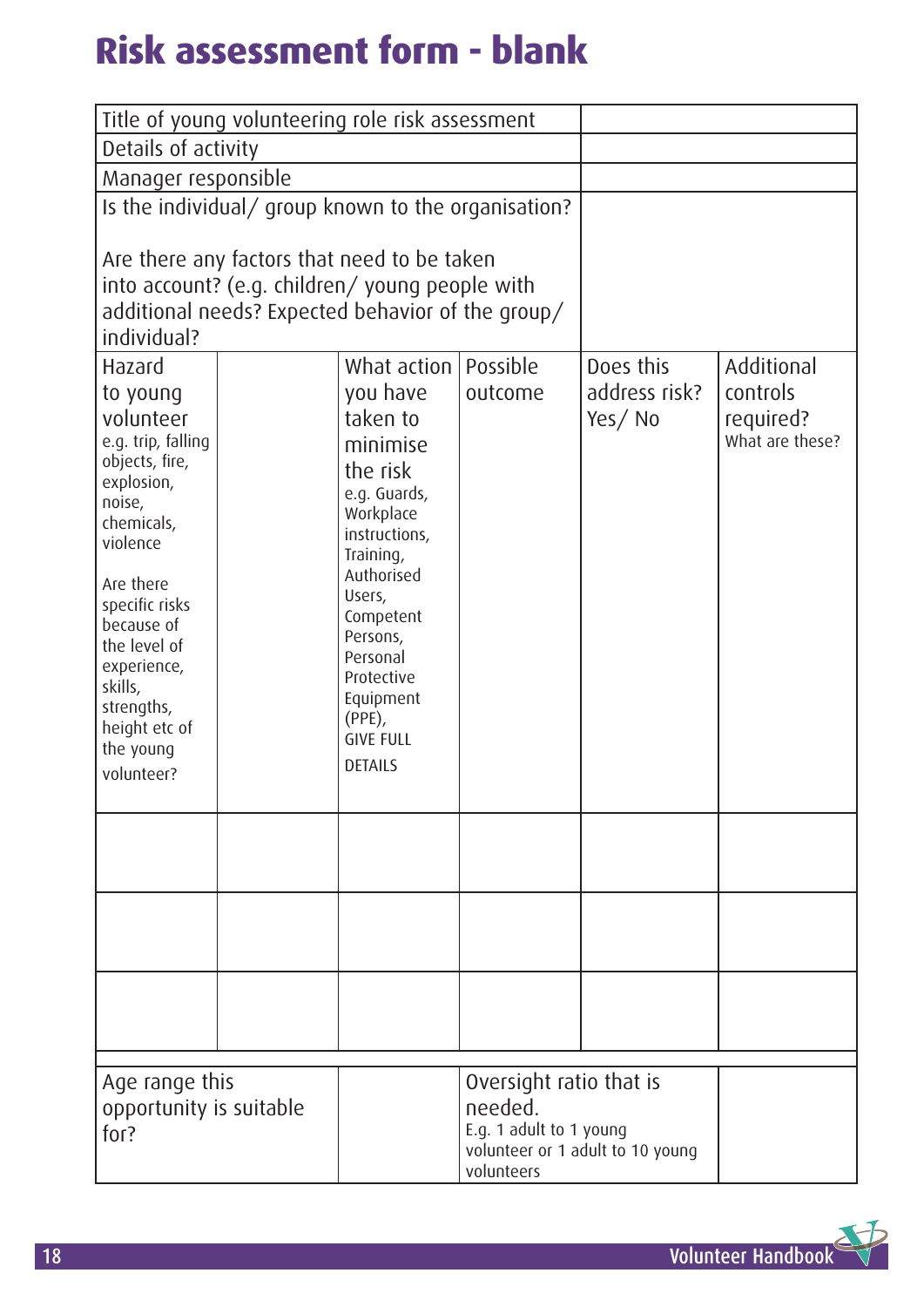# **Example risk assessment 11-18's**

| TITLE OF YOUNG VOLUNTEERING ROLE RISK<br>ASSESSMENT                                                                                                                                                                                               |                                                                                                                                                                                                                                                                                                                                                                                                        | Young web designer                                                                                                                                                                                                                                                                                                                    |                                                   |                                             |                                                                  |
|---------------------------------------------------------------------------------------------------------------------------------------------------------------------------------------------------------------------------------------------------|--------------------------------------------------------------------------------------------------------------------------------------------------------------------------------------------------------------------------------------------------------------------------------------------------------------------------------------------------------------------------------------------------------|---------------------------------------------------------------------------------------------------------------------------------------------------------------------------------------------------------------------------------------------------------------------------------------------------------------------------------------|---------------------------------------------------|---------------------------------------------|------------------------------------------------------------------|
| DETAILS OF ACTIVITY                                                                                                                                                                                                                               |                                                                                                                                                                                                                                                                                                                                                                                                        | Working alongside a supervisor as a member of a group to develop the<br>yor-zone website. Tasks involve: testing pages, writing articles, promoting<br>the site at events and through social media, contributing to site structure.<br>The role is base at West Offices, but may involve activities at other<br>locations and events. |                                                   |                                             |                                                                  |
| <b>MANAGER RESPONSIBLE</b>                                                                                                                                                                                                                        |                                                                                                                                                                                                                                                                                                                                                                                                        | Carole Pugh                                                                                                                                                                                                                                                                                                                           |                                                   |                                             |                                                                  |
| Is the individual/ group known to the<br>organisation?<br>Are there any factors that need to be taken<br>into account? (e.g. children/young people with<br>additional needs? Expected behavior of the group/<br>individual?                       |                                                                                                                                                                                                                                                                                                                                                                                                        | Before joining the group individuals will have met with the staff member.<br>If a number of new individuals join the group at one time supervision<br>ratios may need to be adapted. Currently there are no behavioral issues<br>associated with the group.                                                                           |                                                   |                                             |                                                                  |
| HAZARD TO YOUNG<br><b>VOLUNTEER</b><br>e.g. trip, falling objects, fire,<br>explosion, noise, chemicals,<br>violence. Are there specific risks<br>because of the level of experience,<br>skills, strengths, height etc of the<br>young volunteer? | THE RISK                                                                                                                                                                                                                                                                                                                                                                                               | WHAT ACTION YOU HAVE TAKEN TO MINIMISE<br>e.g. Guards, Workplace Instructions, Training,<br>Authorised Users, Competent Persons, Personal<br>Protective Equipment (PPE), GIVE FULL DETAILS                                                                                                                                            | <b>POSSIBLE</b><br><b>OUTCOME</b>                 | <b>DOES THIS</b><br><b>ADDRESS</b><br>RISK? | ADDITIONAL<br><b>CONTROLS</b><br>REQUIRED?<br>What are<br>these? |
| Trips and falls while entering<br>or exiting the building                                                                                                                                                                                         | Make sure young people are not running or<br>messing about while going up/ down the<br>stairs. Ensure environment is free of trip<br>hazards, particularly laptop cables.                                                                                                                                                                                                                              |                                                                                                                                                                                                                                                                                                                                       | Broken<br>bone                                    | Yes                                         | None required                                                    |
| Exposure to negative<br>materials on line                                                                                                                                                                                                         | Have filter in place on the system.<br>Ensure young people are supervised<br>while on line, warned about the dangers<br>and consequences of searching for<br>inappropriate things while undertaking<br>the role. We have run through the council<br>electronic communications policy- ensure<br>they understood this and they have signed<br>it. Supervision and support available to<br>young people. |                                                                                                                                                                                                                                                                                                                                       | Emotional<br>harm,<br>safeguar-<br>ding<br>issues | Yes                                         |                                                                  |
| Abusive comments to young<br>people while promoting the<br>service at a public event                                                                                                                                                              | Ensure young volunteers are briefed before<br>the event about appropriate behavior.<br>Ensure young people are supervised<br>while at the event - and that they can<br>easily summon backup. Ensure support<br>is available to the young people if any<br>incidents occur.                                                                                                                             |                                                                                                                                                                                                                                                                                                                                       | Emotional<br>harm                                 | Yes                                         |                                                                  |
| Reputational risk to the<br>organisation if young people<br>post inappropriate content                                                                                                                                                            |                                                                                                                                                                                                                                                                                                                                                                                                        | Training provided to ensure that young<br>people are aware of boundaries and<br>appropriate content. Young people's work is<br>checked before it is posted.                                                                                                                                                                           |                                                   |                                             |                                                                  |
| Age range this opportunity<br>is suitable for?                                                                                                                                                                                                    | $11 - 18$                                                                                                                                                                                                                                                                                                                                                                                              | Oversight ratio that is needed.<br>E.g. 1 adult to 1 young volunteer or 1 adult to 10 young<br>volunteers                                                                                                                                                                                                                             |                                                   |                                             | 1:6                                                              |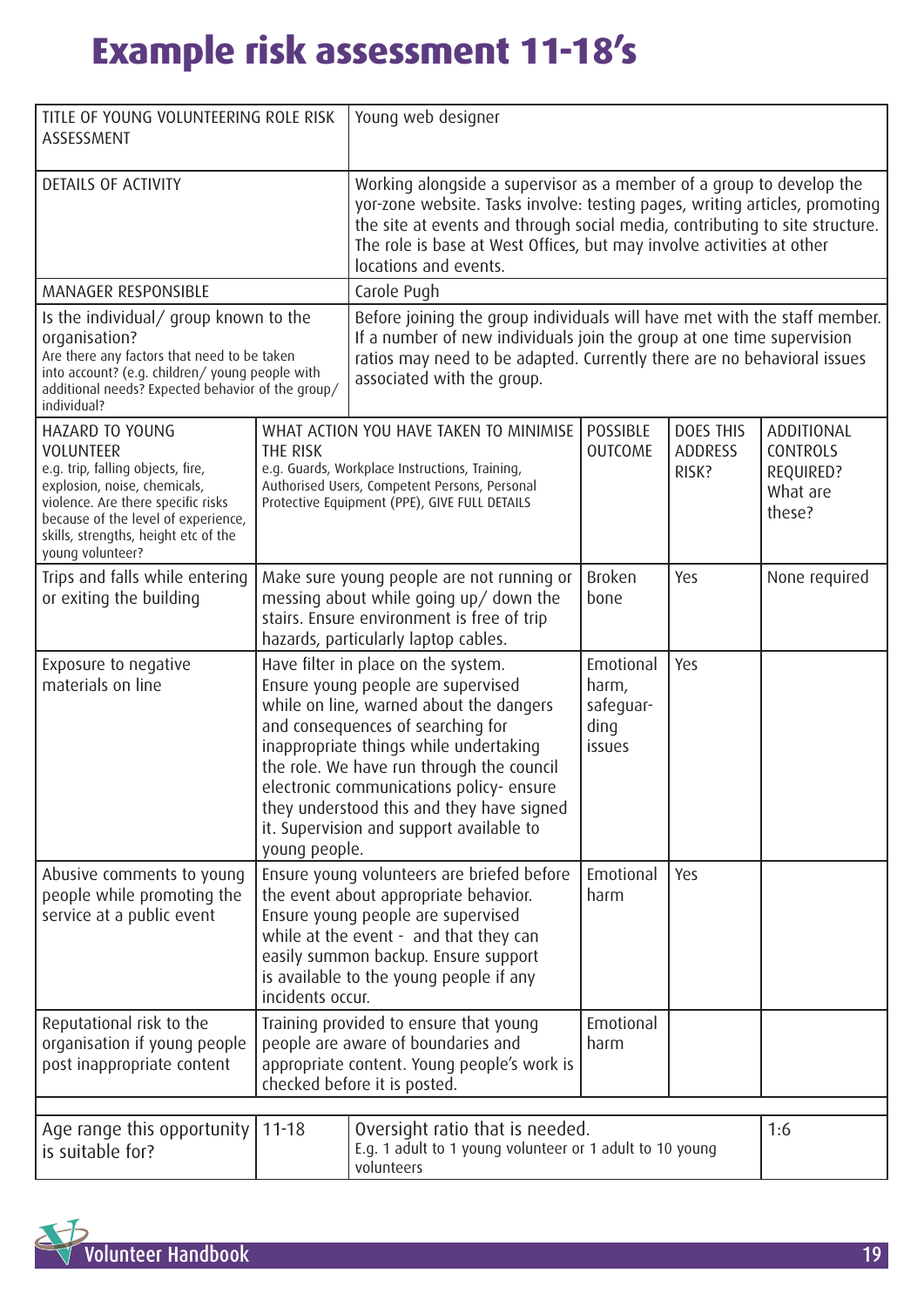## **Parental Permmission Form - blank**

| <b>Young Volunteers details</b>     |                                                                                                                                                                                                                                                       |                                |  |  |  |               |           |
|-------------------------------------|-------------------------------------------------------------------------------------------------------------------------------------------------------------------------------------------------------------------------------------------------------|--------------------------------|--|--|--|---------------|-----------|
| <b>First Name</b>                   |                                                                                                                                                                                                                                                       | <b>Address</b>                 |  |  |  |               |           |
| Surname                             |                                                                                                                                                                                                                                                       | Including postcode             |  |  |  |               |           |
| Telephone                           |                                                                                                                                                                                                                                                       | Email                          |  |  |  |               |           |
| Mobile                              |                                                                                                                                                                                                                                                       | Date of<br>Age<br><b>Birth</b> |  |  |  |               |           |
| <b>Emergency contact details</b>    |                                                                                                                                                                                                                                                       |                                |  |  |  |               |           |
| Name:                               |                                                                                                                                                                                                                                                       | Relationship to<br>child       |  |  |  |               |           |
| Home Tel No:                        |                                                                                                                                                                                                                                                       | Work Tel No:                   |  |  |  |               |           |
| Mobile No:                          |                                                                                                                                                                                                                                                       |                                |  |  |  |               |           |
| Alternative emergency contact name: |                                                                                                                                                                                                                                                       |                                |  |  |  |               |           |
| Relationship to child               |                                                                                                                                                                                                                                                       | Number:                        |  |  |  |               |           |
| <b>Medical Information</b>          |                                                                                                                                                                                                                                                       |                                |  |  |  |               |           |
| role                                | Please give details of any medical conditions that<br>we may need to be aware of in order to ensure your<br>child's safety while undertaking the volunteering                                                                                         |                                |  |  |  |               |           |
|                                     |                                                                                                                                                                                                                                                       |                                |  |  |  |               |           |
| <b>Parent/Guardian Consent</b>      |                                                                                                                                                                                                                                                       |                                |  |  |  | Please circle |           |
| information.                        | I confirm I have read and understood the role description and risk assessment                                                                                                                                                                         |                                |  |  |  | <b>Yes</b>    | <b>No</b> |
|                                     | I consent to my son/daughter volunteering in the role as a (role title)                                                                                                                                                                               |                                |  |  |  | <b>Yes</b>    | <b>No</b> |
| authorities present.                | I agree to staff giving my child's emergency contact details from this form to the<br>emergency services, so they can inform the emergency contact in order to gain<br>permission for any treatment or medication considered necessary by the medical |                                |  |  |  | <b>Yes</b>    | <b>No</b> |
|                                     | I consent to (organisation name) taking and publishing photographs and/or<br>images of me and/or my child/dependant and their names where required for<br>the purpose of promoting or publicising this volunteering activity.                         |                                |  |  |  | <b>Yes</b>    | <b>No</b> |
|                                     | I consent for these photographs to be used in printed publications to promote<br>volunteering activities/the work of the organisation.                                                                                                                |                                |  |  |  | <b>Yes</b>    | <b>No</b> |
|                                     | I consent for these photographs to be used on websites to promote volunteering<br>activities/the work of the organisation.                                                                                                                            |                                |  |  |  | <b>Yes</b>    | <b>No</b> |
|                                     | I consent for these photographs to be used on social media to promote<br>volunteering activities/the work of the organisation.                                                                                                                        |                                |  |  |  | <b>Yes</b>    | <b>No</b> |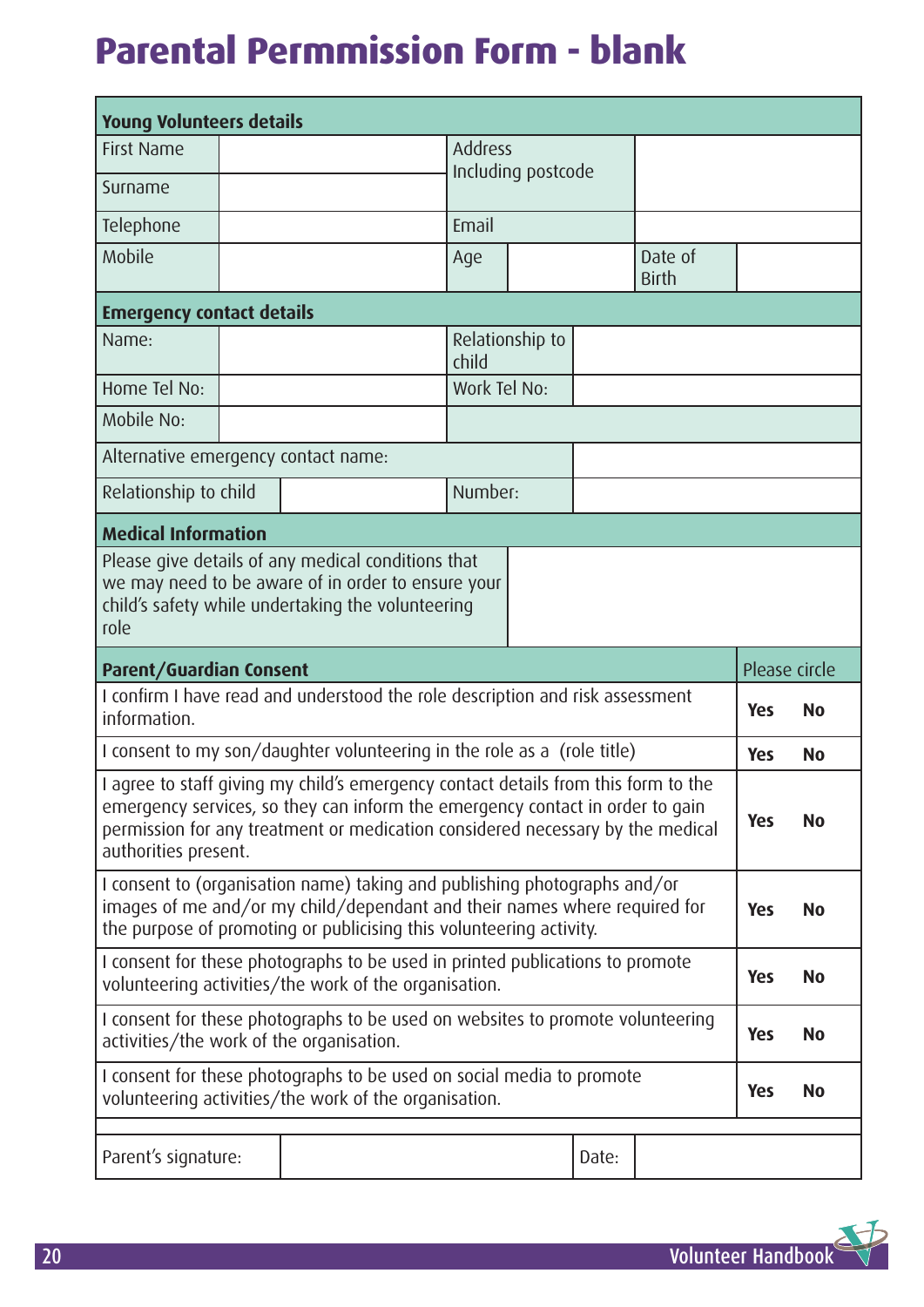## **Team Fact Sheet- Having A Young Volunteer In Your Team**

Young volunteers need to be supported age-appropriately and depending on age, different levels of support will be required. What follows is a suggested list of good practice guidelines.

### **Professional boundaries**

- Never give a young person your home address or telephone number;
- Do not loan money to young people or borrow it from them;
- Do not use inappropriate language (including jokes) in front of young people (and challenge them if they do to you!);
- Do not smoke in front of young people;
- Report any substance use to a senior worker immediately (even if you suspect it); young people under the influence should not be attending sessions;
- Do not offer lifts to young people (unless you have agreed this with a senior worker and have handed in the necessary documentation);
- Do not call the young people names or make jokes that could offend them;
- Try not to undermine parents, teachers etc there are two sides to every story!;
- Report any concerns (including abuse, drugs and alcohol, risky behaviour and anti-social behaviour) to the senior worker;
- Do not give or receive gifts/cards etc. (speak to senior worker if necessary);
- Never contact a young person on Facebook, Twitter, MSN or e-mail.

Volunteers have rights and responsibilities; the following are a suggested list of things to consider:

## **Volunteer Rights**

- To be reimbursed for out-of-pocket expenses as agreed;
- Not to be asked to do anything that compromises your beliefs or makes you feel uncomfortable;
- To be supported and have regular supervision;
- To be included in team/planning meetings;
- To be able to speak to the lead worker if you have any problems ;
- To have an induction;
- To be listened to and valued.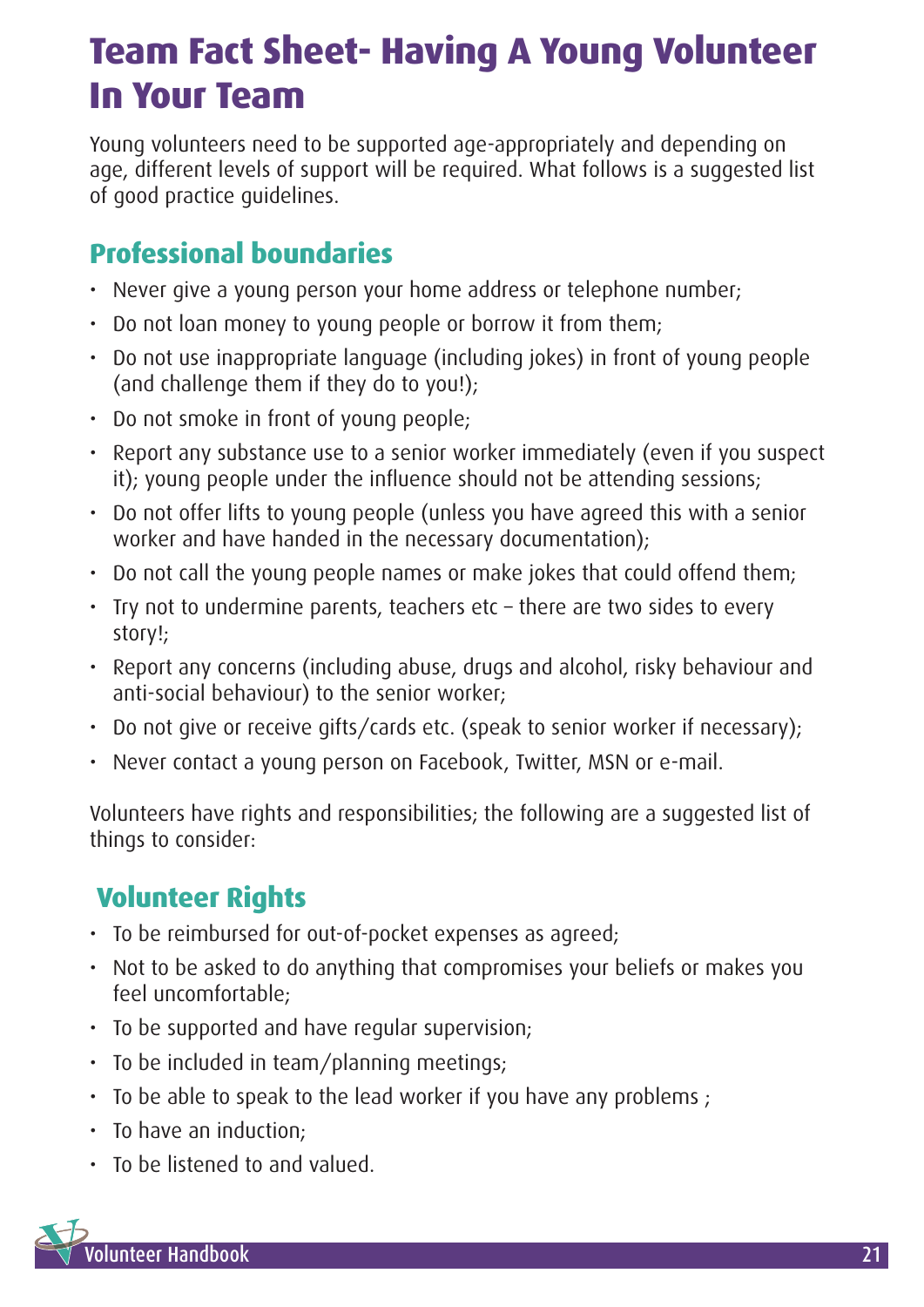### **Volunteer Responsibilities**

- To be reliable and offer a minimum commitment of 12 months;
- To arrive on time and let your volunteer manager know if you are going to be late;
- To let your volunteer manager know 24 hours in advance if you cannot make the session;
- To be part of a team and involved in planning, delivering and evaluating sessions;
- To report any concerns about other volunteer, or member of staff to your volunteer manager;
- To behave responsibly and safely at all times;
- To complete relevant paperwork;
- To follow guidance around health and safety and Child Protection.

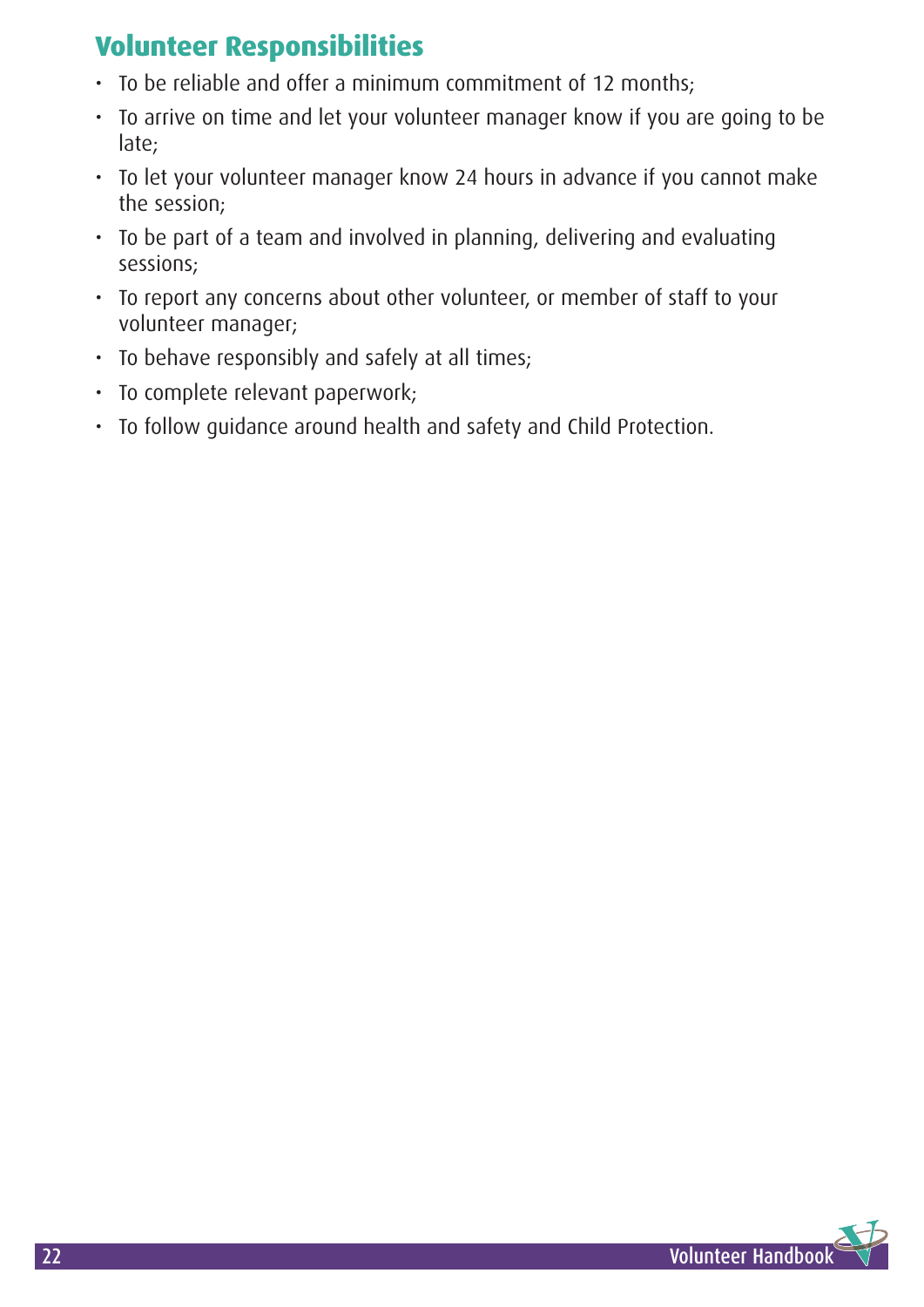### **Notes**